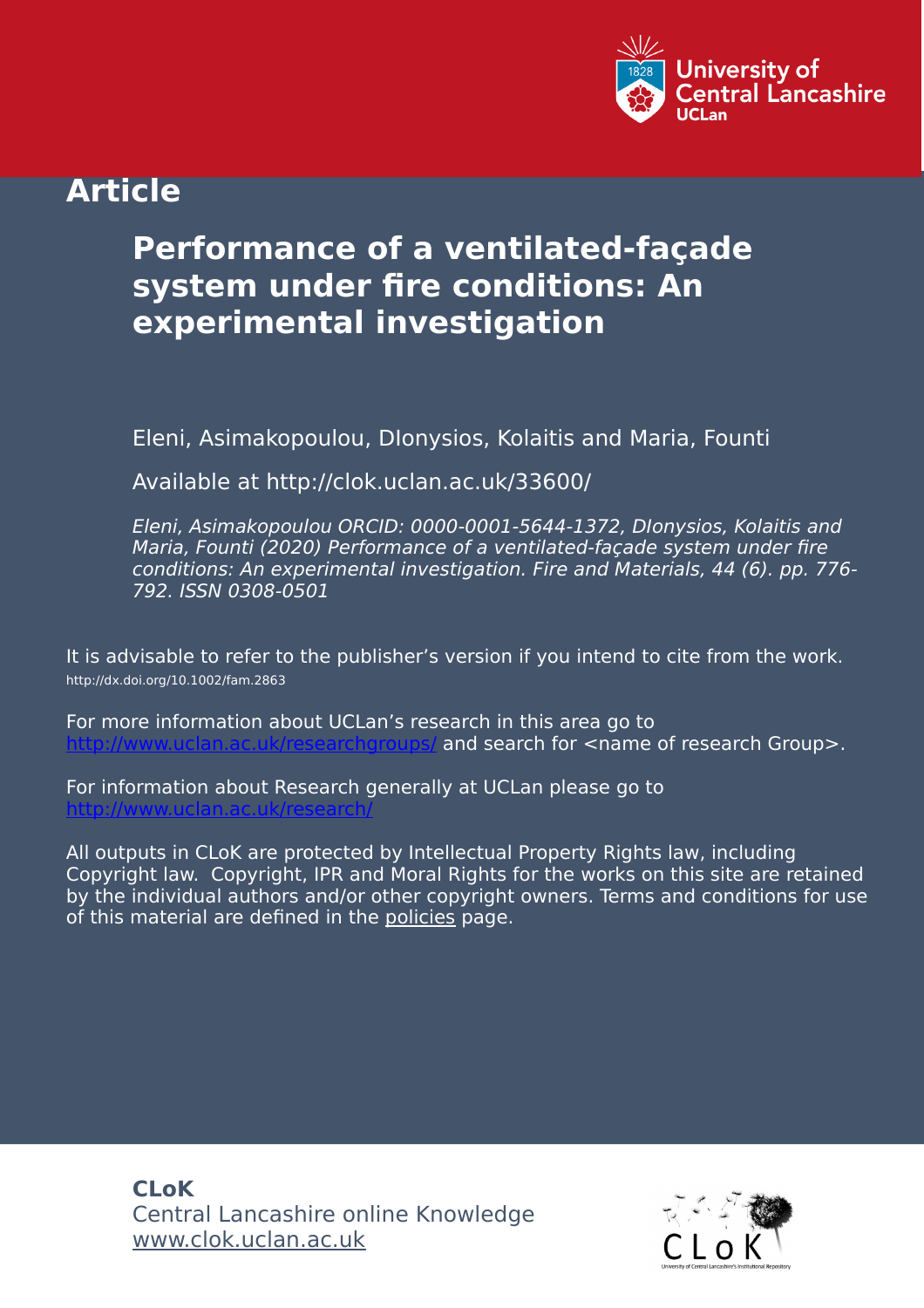# **Performance of a ventilated-façade system under fire conditions: An experimental investigation**

### **ABSTRACT**

During a fire event, ventilated facade systems may contribute to external fire spreading to the upper floors of a building via the facade, thus representing a significant risk. In this frame, the performance of a typical ventilated façade system under fire conditions is experimentally investigated, using a full-scale compartment-facade test rig. Two alternative façade configurations are examined and comparatively assessed, namely a plain façade (PF) and a ventilated façade (VF) system. Emphasis is given on the estimation of the thermal characteristics of the developed Externally Venting Flames (EVF) and the thermal boundary conditions developing on the façade's exposed surface. An extensive set of sensors was installed at the interior of the fire compartment, the façade systems and the exterior of the test configurations. Analysis of the experimental data suggests that even though gaseous combustion products managed to penetrate the air cavity of the VF system, no consistent flaming conditions were established. On the unexposed face of both PF and VF systems, temperatures remained constantly below  $180^{\circ}$ C throughout the duration of both fire tests. The Eurocode correlations are assessed against the obtained experimental data; certain parameters, such as EVF length, width and centreline temperature, are found to be under-estimated by the Eurocode methodology.

**KEYWORDS:** façade fire, large-scale fire test, ventilated façade, externally venting flame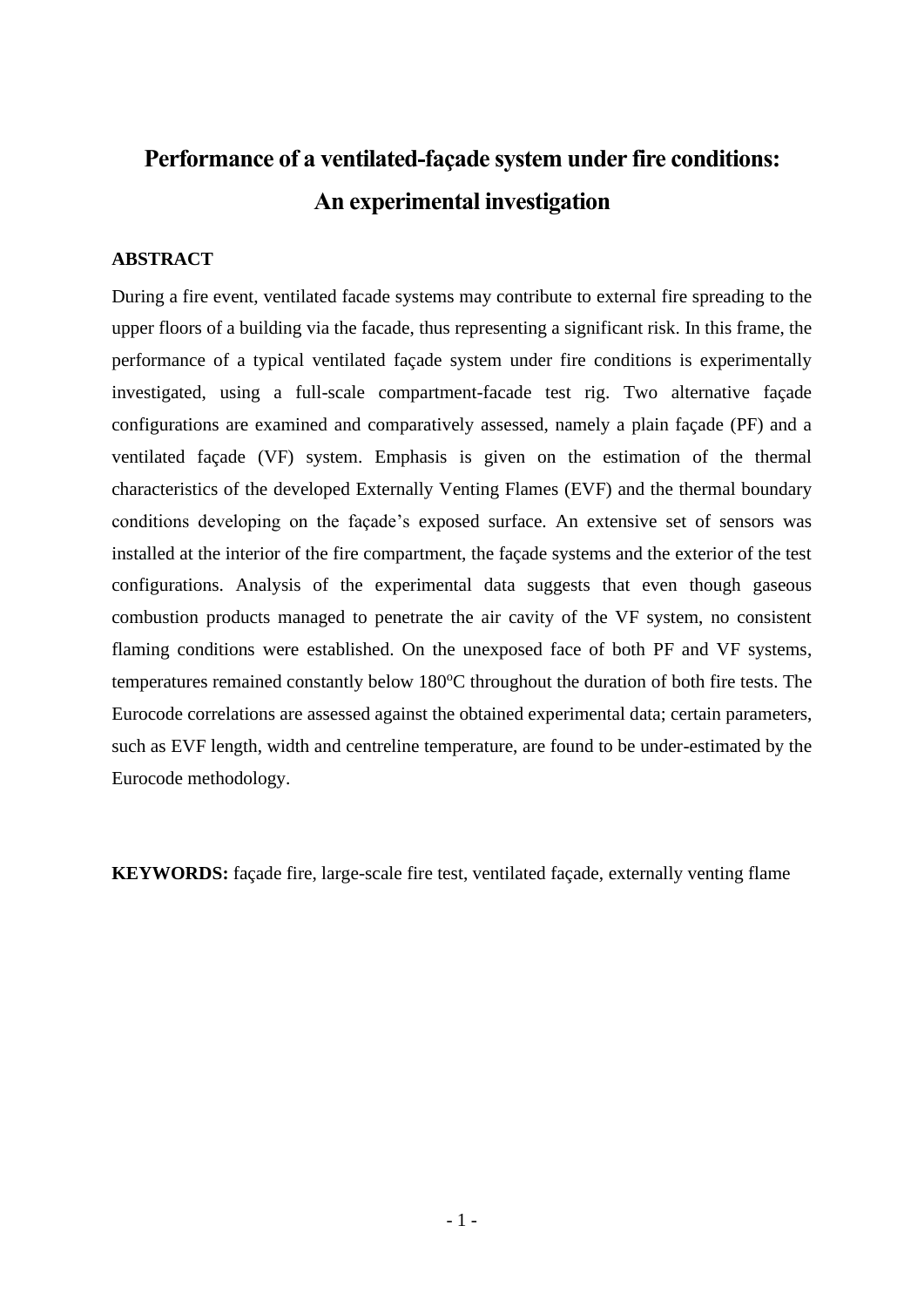#### **1. INTRODUCTION**

#### *1.1. Ventilated Façade System*

Primary energy use in buildings, accounts for approximately 40% of the total annual energy consumption and  $CO<sub>2</sub>$  emissions in the European Union [1]. Evidently, reducing energy consumption in the building sector is essential in order to meet a range of challenges related to national energy performance requirements, environmental protection and cost reduction. The use of innovative construction techniques and materials can serve as a means towards improving energy efficiency and thus achieving significant energy savings in buildings. One such novel construction technique is the Ventilated Façade (VF) system, which is essentially a double-wall construction, comprising an external lightweight cladding panel assembly and the "main" façade of the building (outdoors side of the external wall); these two layers are separated by an air cavity, where an additional thermal insulation material may be installed. VF systems are increasingly used in contemporary architecture, both in new constructions and in retrofitting projects of existing buildings.

VF systems were initially used to protect buildings against rain and wind, aiming to enhance the durability of the building's façade [2]; however, due to the ever stricter building energy requirements, modern VF systems are further employed to reduce building energy consumption, by means of additional thermal insulation and protection against solar radiation [3, 4, 5]. As a result, there is an ever-increasing installation of VF systems in regions with higher levels of solar radiation [6, 7]. The VF system's good energy performance is owed to the existence of the air cavity between the building's wall (inner skin and insulation) and the external cladding (outer skin) [2]. The outer skin is usually composed of modular panels, with integrated metallic, ceramic, stone or composite tiles [2]. Heating of the external cladding panel by the incident solar radiation results in increasing temperatures in the air cavity; the heated air flows upwards, due to thermal buoyancy (natural convection). Ambient air can enter and exit the cavity through ventilation openings, located at its lower and upper side, respectively. Air movement through the cavity, due to the "chimney effect", offers several benefits in terms of the façade's hydrothermal behaviour, e.g. it contributes in limiting the emergence of moisture due to rain or condensation. The width of the air cavity may vary depending on the substructure ranging from 0.02 m [8] to even 0.2 m [9]. The inner skin is the main element that provides the thermal resistance to the building's external walls. It is commonly built using high (e.g. bricks, concrete etc.) or low density (e.g. sandwich panels, gypsum plasterboards etc.) materials; an additional external layer of thermal insulation may be installed in the air cavity [2].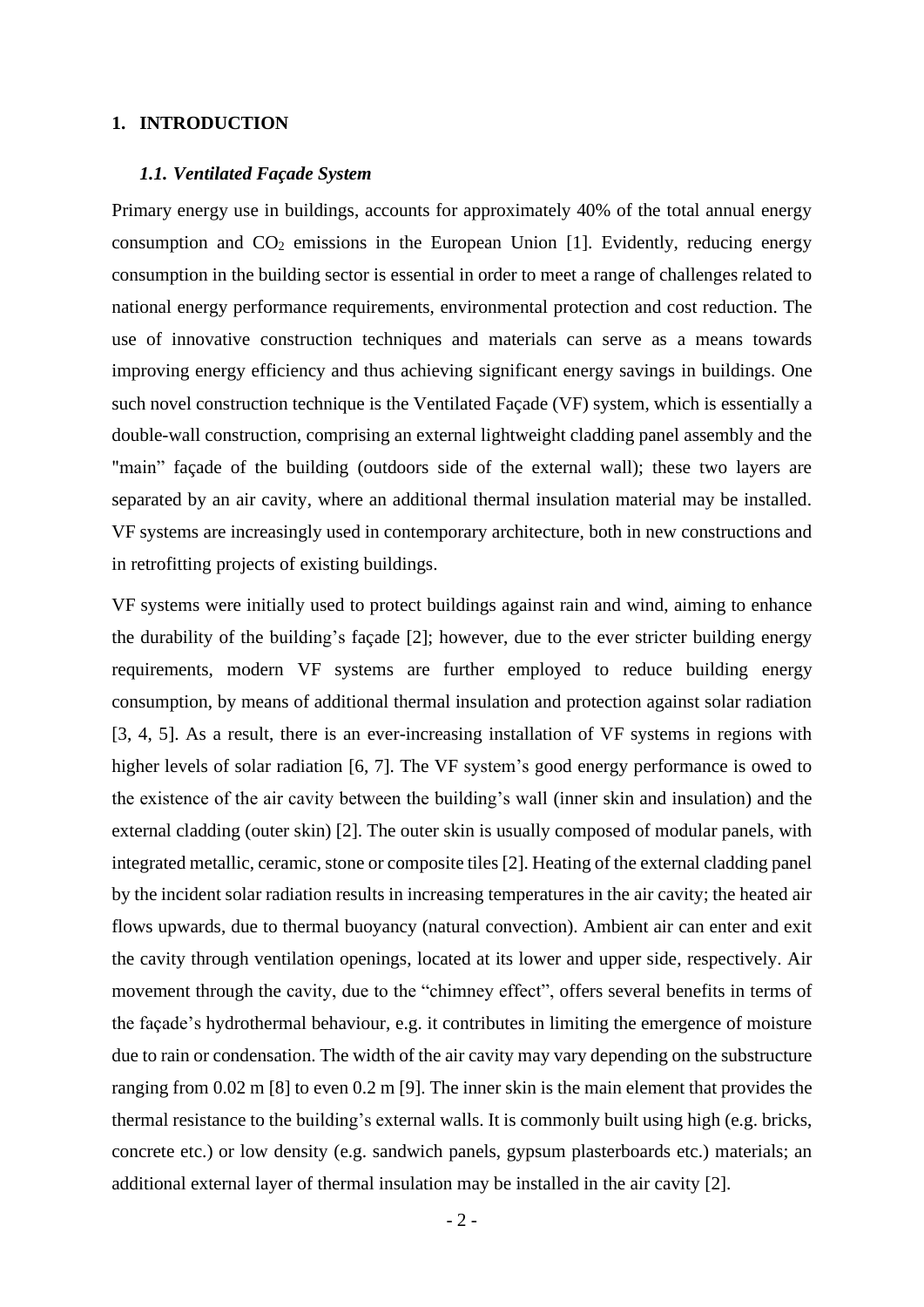Specifications regarding the design and the materials used in the inner and outer skin, the air cavity and the thermal insulation may vary substantially, based on the national construction and fire protection standards and regulations that are in effect in each country. These varying configurations have led to a series of issues regarding their hydrothermal, energy, sound and fire performance [10]. Construction details (e.g. cladding fixings) [8] or fire barriers [11, 12] may also affect flame spreading within the ventilation air cavity.

#### *1.2. Fire Risks Associated with Ventilated Façades*

During a fire event, a VF system may contribute to external fire spreading to the upper floors of a building, especially when Externally Venting Flames (EVF) are established. In this case, the "chimney effect" poses a severe threat [9], since the air cavity may serve as a pathway for the fire and hot combustion products to spread beyond the compartment of the fire origin (Figure 1, right). Once the fire enters the air cavity, the potential increase in the fire spreading rate depends on the existence and the nature of the thermal insulation materials in the cavity, the construction details of the façade and the geometric characteristics of the cavity [9, 13]. Typically, during a compartment fire event, window and door frames may provide a direct entry route to the air cavity. In such a case, flames may enter the cavity and, if appropriate fire barriers or seals have not been installed, they may propagate upwards. Several recent incidents around the word [14, 15] indicate that fire and smoke spreading through cavities may be more rapid than fire spreading through the outer cladding façade. This type of scenario may result to rapid upwards fire spreading with temperatures exceeding  $600^{\circ}C$  [13] posing a serious threat to the strength and integrity of both the façade system and the building itself. Evidently, preventing fire spreading in the air cavity is crucial; towards this end, a number of fire protection regulations require the installation of fire barriers. The fire barriers that are commercially available make extensive use of intumescent materials, which allow air movement under normal operation, whereas they "seal" the cavity in the event of fire. However, the lack of proper fire barrier installation procedures may result in failure of properly blocking the cavity flow, a fact evidenced also in the recent Grenfell Tower fire [16].

Due to the increasing number of fire events in high-rise buildings [17, 15] and the ever-stricter requirements for building thermal insulation, the fire safety characteristics of external façade systems has become an important issue [18]. Although several authors have highlighted the effect of the façade's geometric characteristics on the externally venting flame development and propagation [17, 19, 20], literature reports on VF systems focus mainly on investigating their behaviour in terms of energy consumption reduction [2, 3, 6]; only recently there has been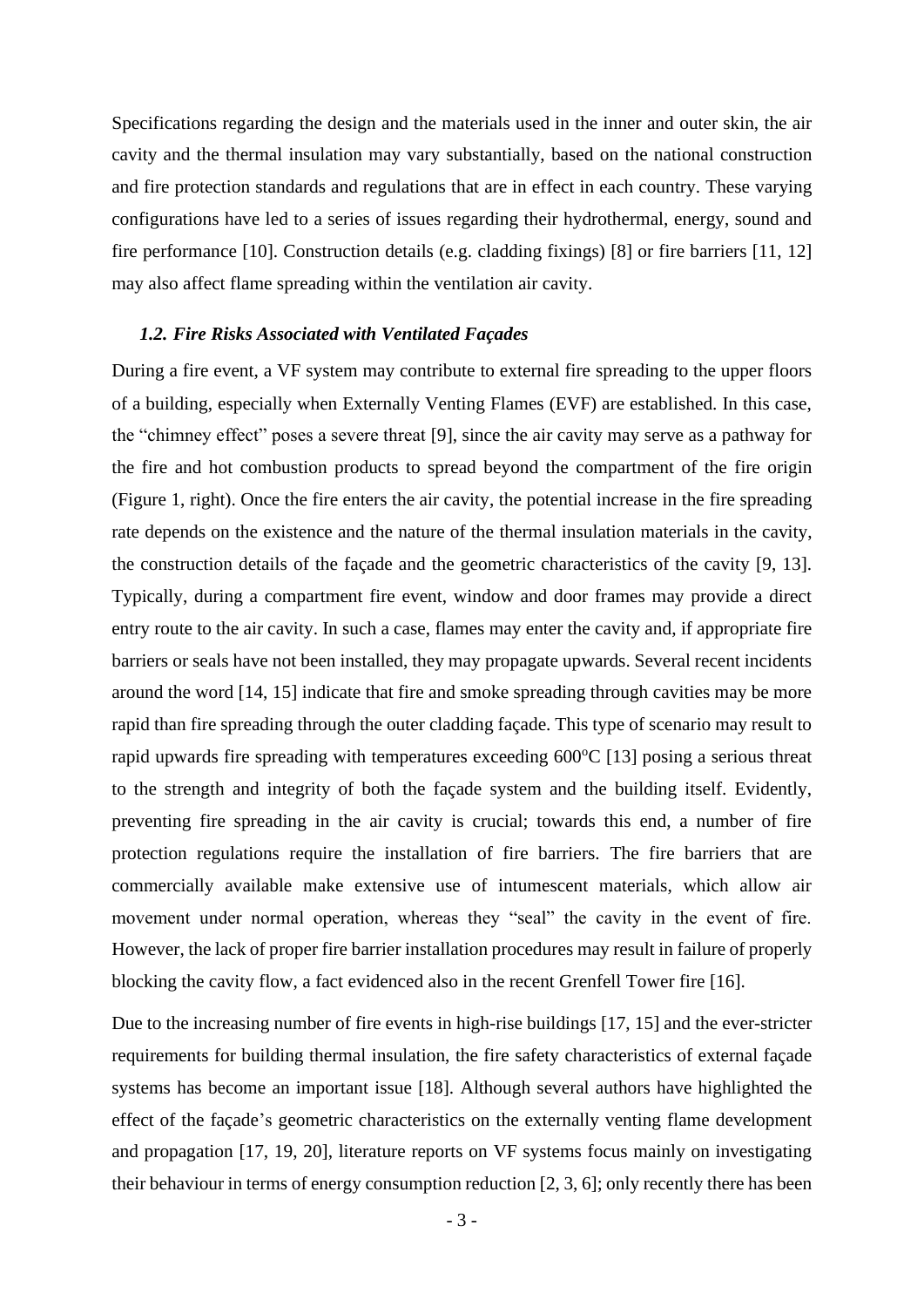an effort to document the respective fire safety regulatory requirements and specification of use across Europe [10]. In this context, a façade fire performance assessment approach highlighted the need for further research on façade fire tests [21]; the identified priority research issues are related to the effect of environmental factors, fuel type, measuring equipment, heat exposure, external fire scenarios, façade components and building techniques.

Limited reports can be found in the literature addressing the fire behaviour and hazards associated with façade air cavities, e.g. double skin facades [22, 23, 24], VF systems [13, 25, 26] and their construction details, e.g. cladding fixings and geometric characteristics of ventilation cavities [8, 9]. A series of full-scale SP Fire 105 standard tests on fully ventilated cavities behind plywood cladding were recently performed to study the flame spread characteristics in combustible façade claddings with and without a ventilation cavity (0.02 m width, no fire barriers) [9]. In the large-scale fire tests, the additional heat release due to the combustible cladding was found to increase with increasing width of the air cavity, since when a wider air cavity was used, the combustible plywood could burn from both sides. Burning of the unexposed surface was both visually observed, after the end of each test, and measured with surface and air temperature measurements.

A more detailed study, focusing on the influence of the cavity width, ranging from 0.02 m to 0.1 m, on the flame height and the incident heat flux to the inner surface of the cavity, has recently been published [8]. A full-scale experimental setup, comprising two parallel facing non-combustible plates and a propane burner was used to emulate a configuration of ejected flames next to a wall or from a burning cladding. Incident heat fluxes at the interior sides of the facing walls were shown to increase with the decrease of the air cavity width.

Recently, the fire plume behaviour and the prevailing conditions for the plume attachment to either the interior or the exterior wall of a double-skin façade has been investigated experimentally and numerically, using a medium-scale compartment-façade setup [24]. Nine different configurations were experimentally investigated, by varying the air cavity width and the fire power. In addition, a numerical simulation tool was validated using the obtained experimental results and a parametric study was performed by simulating 445 different configurations. It was found that the plume trajectory depends on both the heat release rate (HRR) and the width of the air cavity. A new criterion to predict whether the fire plume would attach to the interior or exterior wall skin was proposed, depending on the HRR, opening geometry and air cavity width values.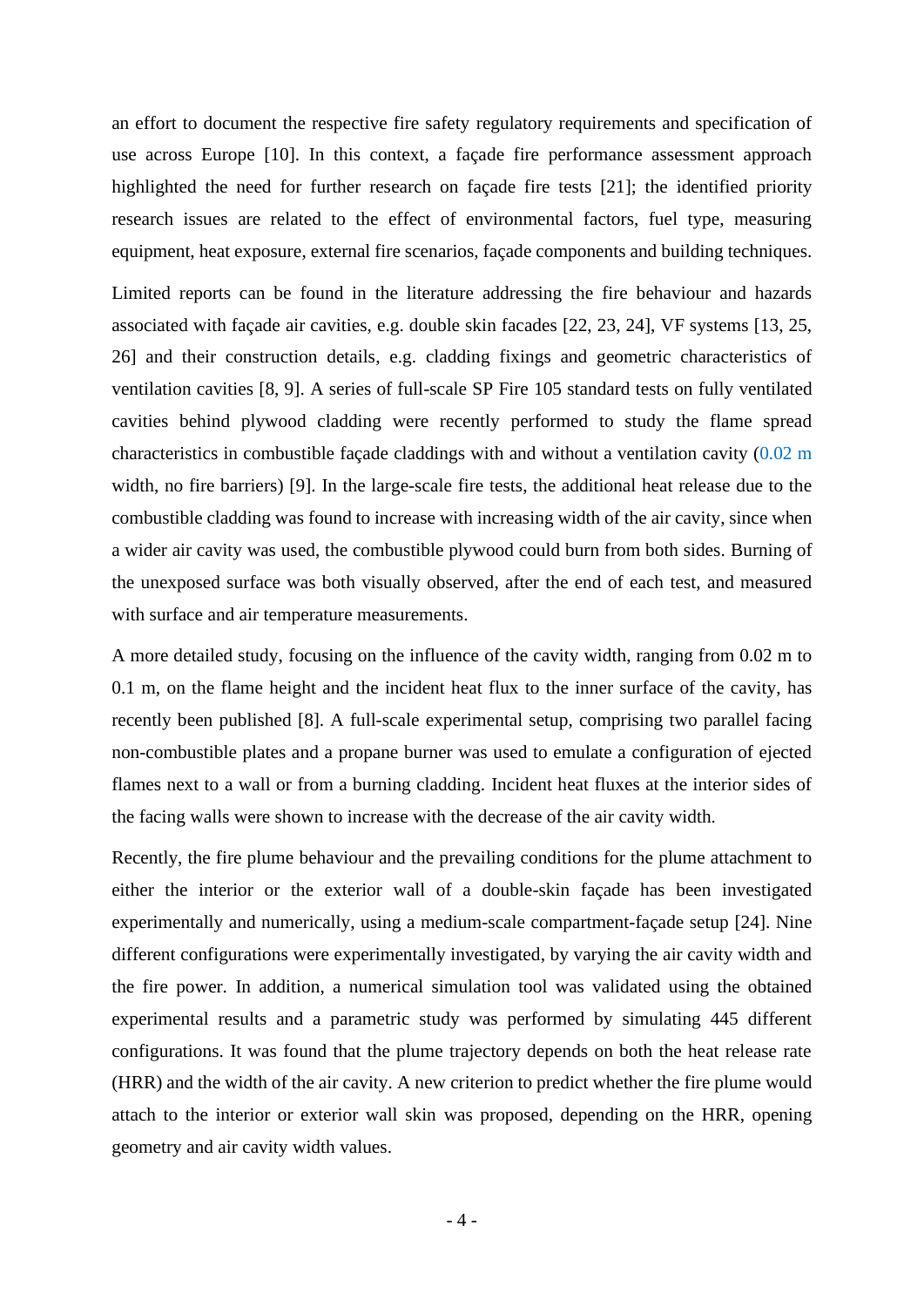In this context, the main scope of this work is to investigate the underlying phenomena affecting the fire behaviour characteristics of a typical VF system, by comparatively assessing the results obtained in two full-scale compartment-façade fire tests.

#### **2. EXPERIMENTAL SET UP**

#### *2.1. Test Compartment Configuration and Ambient Conditions*

Two full-scale fire tests were performed at the premises of Greek Firefighting Academy located in Athens, Greece, aiming to investigate the fire behaviour of the VF system. The first test, aimed to be used as a benchmark case, was performed using a conventional (non-ventilated) Plain Façade (PF); in the second test, a typical Ventilated Façade (VF) system was employed. Both tests were performed at the same large-scale compartment-façade experimental test rig; a schematic drawing of the test rig is presented in Figure 2. According to the recorded meteorological data, the ambient conditions prevailing during the VF fire test were  $21.3^{\circ}$ C average temperature, 62% relative humidity and 3.1 km/hr average wind speed at a North-Northeast direction. The day that the PF fire test took place was less windy, with recorded ambient conditions 19.5°C average ambient temperature, 68% relative humidity and 2.4 km/hr average wind speed at an East direction. At the start of VF and PF fire tests, the average fire compartment interior temperature was recorded to be  $25.3^{\circ}$ C and  $26.6^{\circ}$ C, respectively.

The internal dimensions of the test compartment measured 1760 mm (width) x 800 mm (depth) x 2100 mm (height); it was lined with a double layer of standard 12.5 mm fire-resistant gypsum plasterboards. The compartment had a single window-type opening, measuring 765 mm x 1100 mm. The window was located on the South side; the distance of the windowsill from the compartment's floor was 940 mm. The external façade wall, attached to the South side of the compartment, measured 2614 mm x 5230 mm (Figure 3, a); timber studs and battens on top of the compartment were used to support the back side of the façade (Figure 3, b).

In Figure 1, a schematic drawing of the different facade assemblies used in each test is given. In the case of the PF test (Figure 1, left), the external facade comprised a standard 12.5 mm thick cement board, covered externally by a 5 mm thick plaster coating layer. In the case of the VF test (Figure 1, right), the backing of the façade (inner skin) was formed by employing a commercial 15 mm thick gypsum plasterboard, upon which perforated metal steel studs were installed horizontally, at a vertical distance of 600 mm, to support the external cladding panels.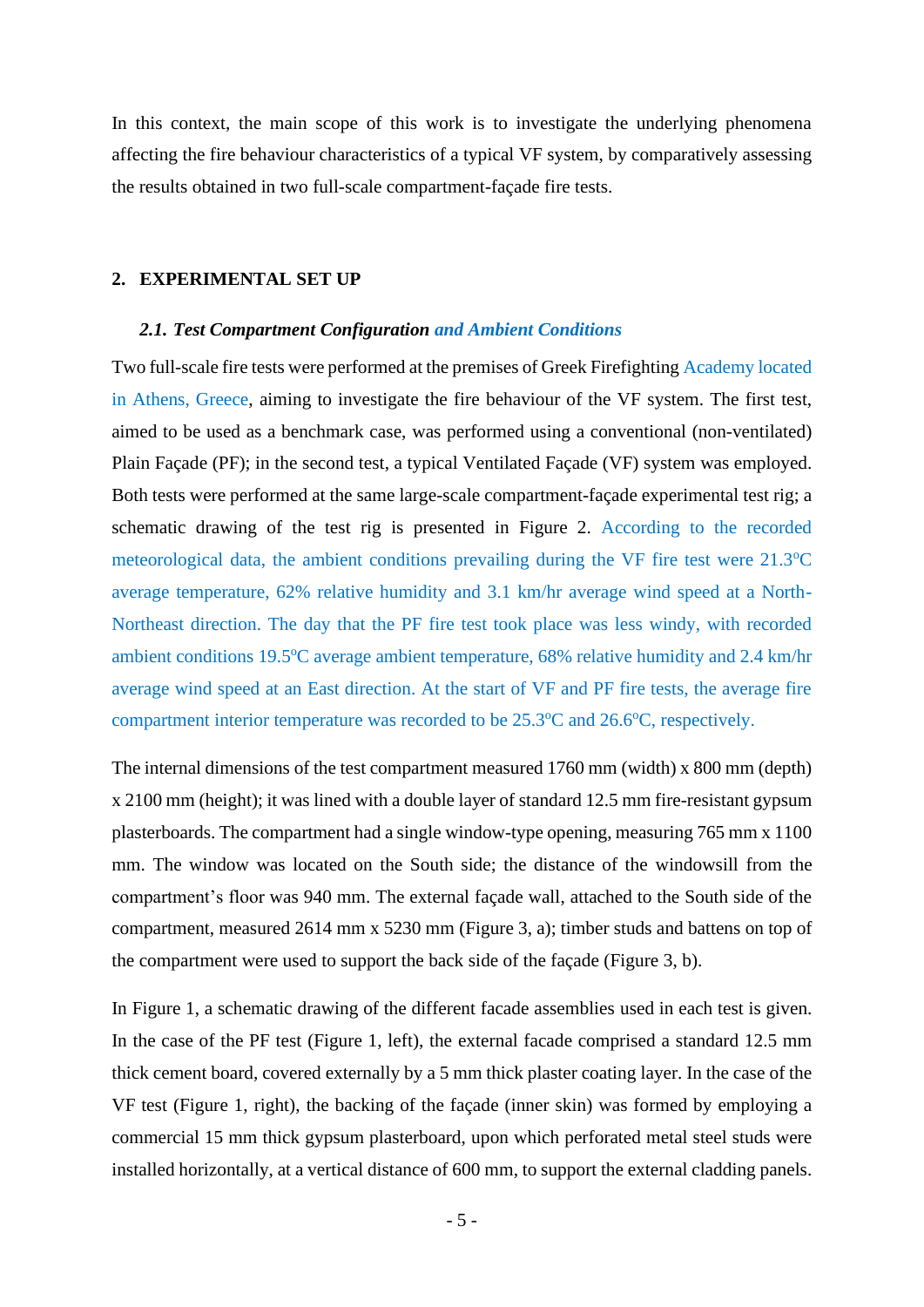The outer skin of the façade was identical to the PF test, comprising a standard 12.5 mm cement board and a 5 mm plaster coating layer. The width of the air cavity formed between the inner and the outer skin was 25 mm. The perforated metal studs may considered to be a rudimentary form of fire barrier; no additional (e.g. intumescent) fire barriers were installed, in order to allow investigation of the flow and thermal characteristics of a rather "unobstructed" gas flow movement at the interior of the air cavity, thus representing a worst-case scenario. In the VF case, an opening on the upper side of the window frame (lintel) supplied ambient air to the air cavity (Figure 3, c, d); the other 3 sides of the window frame were closed. The air cavity was also open at the bottom and top edges of the VF system, located 5230 mm apart.

A stainless-steel rectangular pan, measuring 700 mm x 700 mm x 250 mm, was installed at the centre of the compartment floor, holding the 56.7 kg of n-hexane used as the fire load; the bottom side of the pan was located 100 mm above the floor (Figure 4). The lower heating value of the n-hexane used in the tests was estimated, using an oxygen bomb calorimeter [27], to be 43521.17 kJ/kg. This "expendable" fuel source was employed to better simulate the dynamic nature of a real building fire. The fire load and opening dimensions were carefully selected in order to establish strongly under-ventilated fire conditions, thus ensuring the development of an EVF. The peak fire power achieved, estimated using the instantaneous mass loss rate measurements, was 4.5 MW; the total duration of both fire tests was approximately 880 s.

#### *2.2. Sensors and Data Acquisition System*

An extensive set of sensors was installed both inside and outside the test compartment, aiming to record the temporal variation of several important physical parameters, such as gas and wall surface temperatures, gas velocities, incident heat flux, fuel mass loss rate and flame envelope geometry. The obtained measurements provided a detailed physical description of the main characteristics of the turbulent, reactive and multi-component flow-field developing inside and outside the test compartment. Emphasis was given to the characterization of the thermal environment developing near the façade wall, along the height of the EVF plume. Towards this end, 30 K-type thermocouples, 1.5 mm in diameter, were used to measure gas temperatures in the vicinity of the fire plume; 34 additional K-type thermocouples were installed at seven specific heights along the façade, namely 0, 500, 750, 1000, 1500, 2000 and 2500 mm above the window lintel, aiming to record wall surface temperatures. Wall temperatures at the exposed and unexposed sides of the PF and VF systems were recorded, as well as gas temperatures inside the cavity of the VF system. Three water cooled, 25 mm diameter,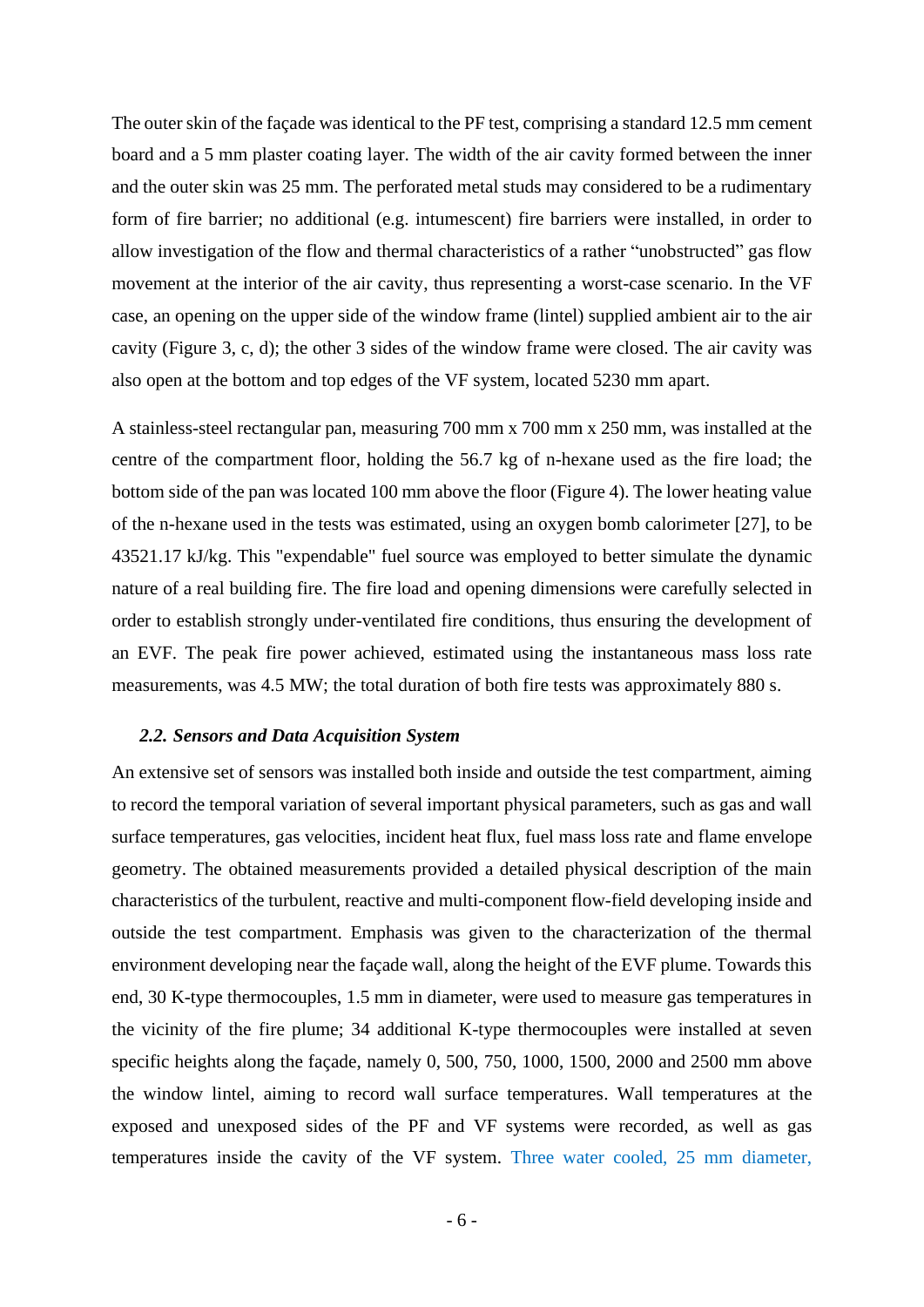Schmidt-Boelter total heat flux sensors were placed at the centreline of the PF system façade surface facing the EVF at 500 mm, 1000 mm and 2000 mm heights above the window lintel. Schmidt-Boelter type heat flux sensors are aimed to be used in thermal environments mainly dominated by radiative heat flux.

In Figure 4, a general schematic depicting the locations of the measurement equipment during the VF fire test, is depicted. The origin of the coordinate system is assumed to be located at a point that lies at the mid-point  $(y = 0)$  of the external face of the façade, at the height of the window lintel. The five measurement locations across the VF system "depth" are labelled as follows: positions 1 and 2 correspond to the unexposed and exposed surface of the internal gypsum plasterboard (inner skin), position 3 records gas temperatures at the middle-span of the air cavity and positions 4 and 5 correspond to the unexposed and exposed surface of the external panel (outer skin), consisting of the cement board and the plaster coating (Figure 1, right). In the PF system, façade temperatures only at positions 4 and 5, corresponding to the unexposed and exposed surface of the external board, were recorded (Figure 1, left).

Although the focus of this work was the determination of the EVF characteristics, the thermal field developing inside the compartment was also investigated. Towards this end, 5 K-type thermocouples, located at different heights above the centre of the compartment floor (and the pool) were used to monitor the temperature profile established at the interior of the fire compartment. The recorded thermocouple data, obtained at the interior of the compartment, were corrected for radiation using a "post-processing" methodology [28]. All thermocouple measurements were recorded using a Universal Data Logging Interface designed in the LabView software; the sampling period was 1 s. The fuel mass was continuously monitored using a load cell, exhibiting a 2 mV/V sensitivity at a capacity of 500 kg, installed under the fuel pan.

In addition, velocity measurements of the gases entering and exiting the fire compartment through the window opening were recorded using a vertical array of four bi-directional velocity probes, placed at various heights (220, 440, 660 and 880 mm below the window lintel) along the centreline of the window; these were supplemented by thermocouples, located at the same positions (Figure 4), to allow for temperature compensation of the measured velocity values. Variations in flame shape and position were recorded using two optical video cameras, one positioned directly opposite from the façade's exposed surface, at a distance of 8600 mm, and the other at a right angle to the facade, at a distance of 9400 mm. A thermal camera was also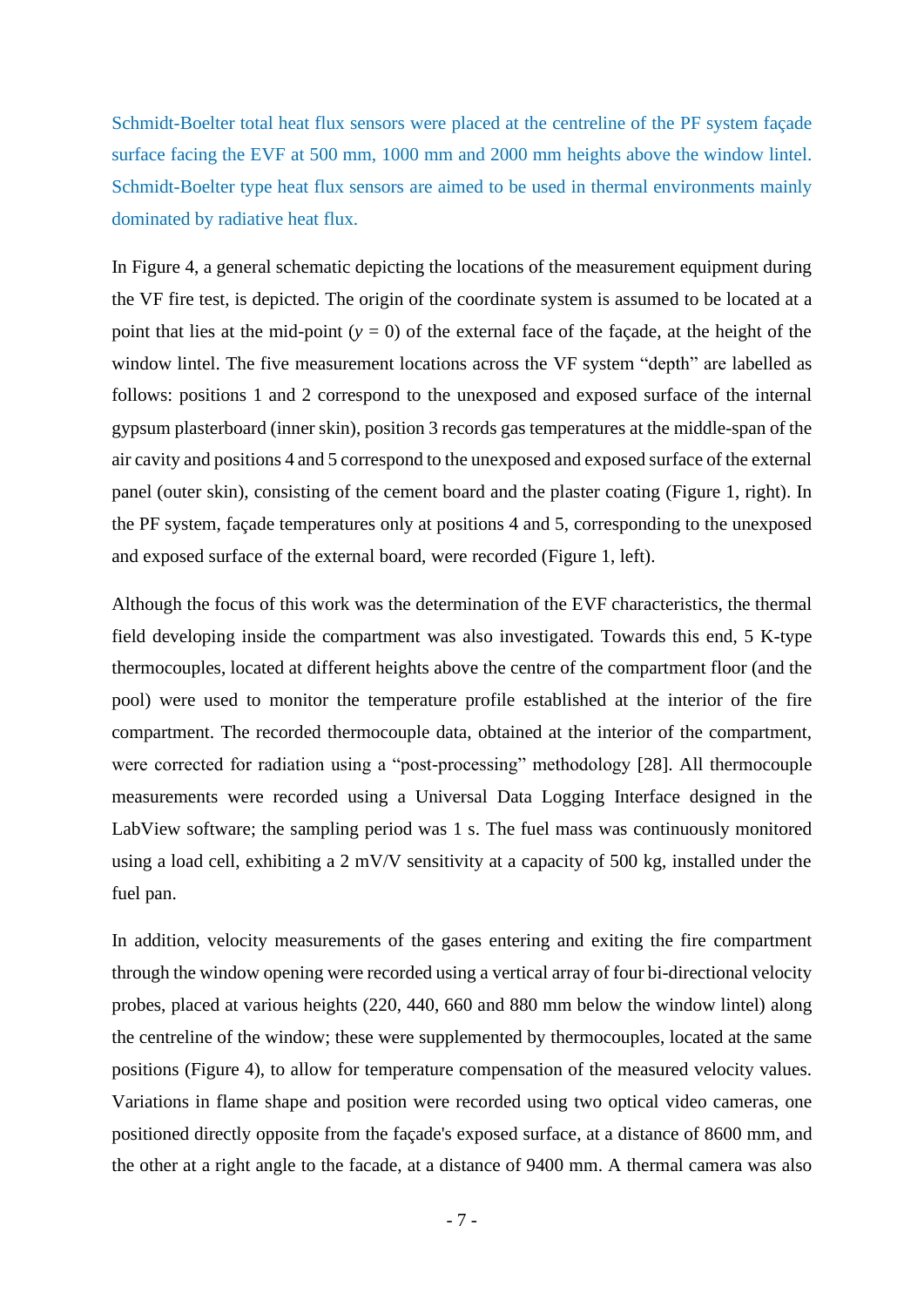positioned opposite to the façade, at a distance of 8600 mm, to record additional information regarding the thermal response of the façade surface during each test.

#### *2.3. Experimental Uncertainty*

The ASME methodology was used to estimate the experimental uncertainty, as recommended in previous studies [29, 30]. The systematic standard  $(B_i)$  and total expanded  $(U_t)$  uncertainty were calculated for all components; the respective estimated values are tabulated in Table 1. Estimation of the systematic standard uncertainty was based on relevant information regarding the thermocouples [29, 31], heat flux meters [32], bidirectional probes [33, 34] and the load cell [35] used in the tests.

#### **3. RESULTS AND DISCUSSION**

#### *3.1. Fuel Consumption Rate*

In small- or medium-scale fire tests performed in a well-controlled laboratory environment, where the exhaust gases are collected in a hood placed above the fire compartment, it is possible to estimate the HRR by means of oxygen calorimetry. However, this is not possible in largescale fire tests conducted outdoors; in this case, it as a common practice to estimate the HRR using Equation (1), where  $MLR$  (kg/s) is the fuel mass loss rate and  $H_u$  (J/kg) is the fuels' lower heating value.

$$
HRR = MLR \, H_u \tag{1}
$$

The *HRR* of a pool fire in a compartment is influenced by a variety of parameters such as ventilation, radiation from the surrounding walls and thermal characteristics of the exposed rim above the fuel [36, 37]. Both PF and VF tests exhibited similar conditions at the interior of the fire compartment and an almost constant fuel combustion rate was observed throughout both fire tests (Figure 5, left). The pool fire burned steadily until it entered the fire decay stage and the unburnt fuel volatiles exited the fire compartment resulting in the development of EVF due to the prevailing under-ventilated conditions. The duration of the fire growth period lasted approximately 60 sec for both cases and the duration of the fully developed fire stage for the PF and VF cases was 800 s and 700 s, respectively. The duration of the decay phases was 100 s for the PF and 150 s for the VF case.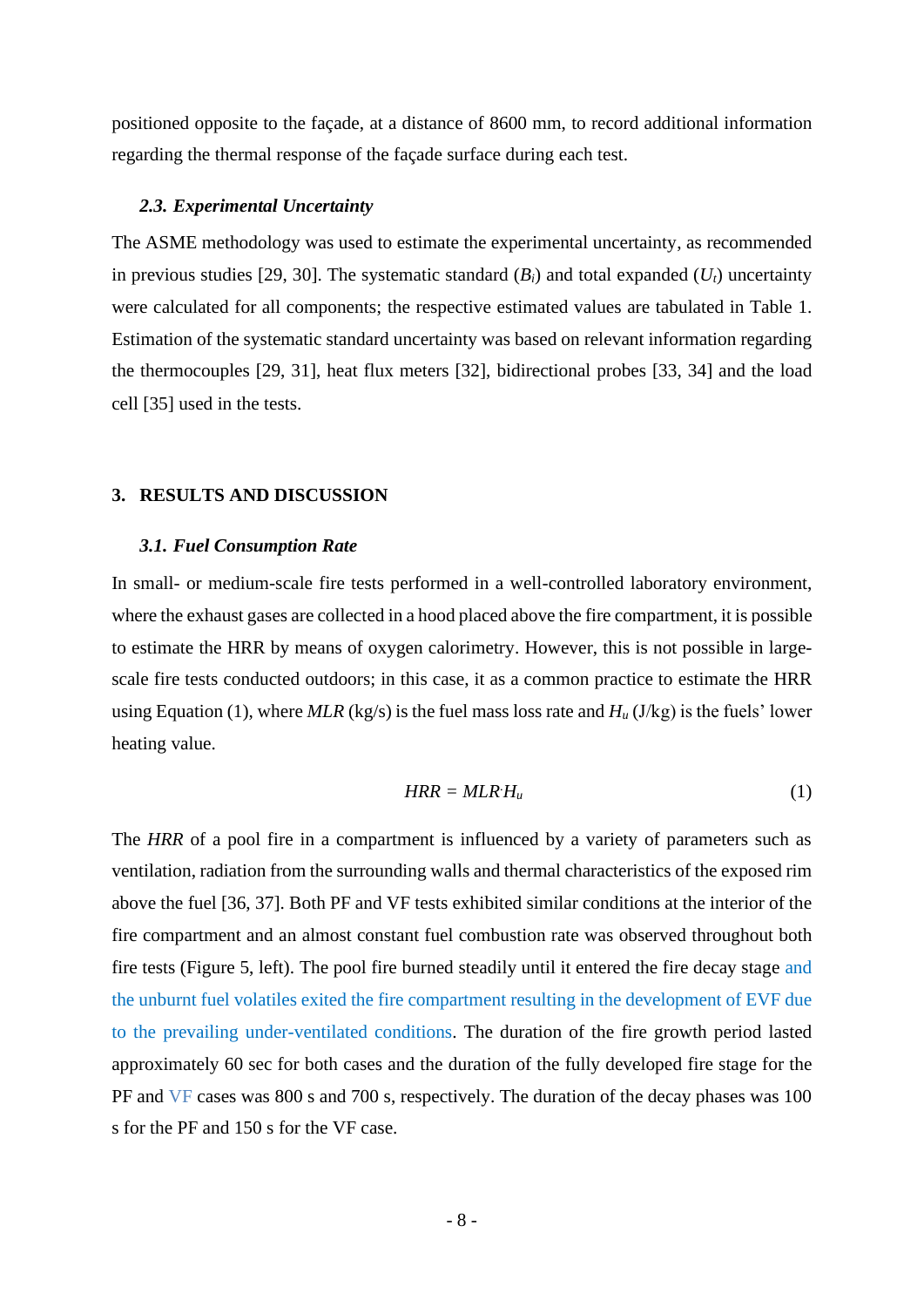The total HRR is calculated by assuming unity combustion efficiency using Equation (1), raw MLR data are also provided in Figure 5. The derived MLR signal was rather noisy due to the increased turbulence at the interior of the fire compartment. In order to further calculate the HRR of the EVF a correlation to estimate the HRR at the interior of the fire compartment [37] that is widely used for rectangular compartment fires with one opening is used. The methodology was followed by using Equations (2) and (3) for each fire test. The respective interior and EVF HRR for both PF and VF fire tests are also presented in the right-hand side of Figure 5. The temporal evolution of the time-averaged, using an averaging period of 60 s, values of fuel mass and HRR, for both cases, is depicted in Figure 5.

$$
Q_{inside} = 1500A(H)^{1/2} \tag{2}
$$

$$
Q_{EVF} = Q_{total} - Q_{inside} \tag{3}
$$

#### *3.2. Compartment Gas Temperatures*

The gas temperature evolution inside the compartment, in both fire tests, is depicted in Figure 6. The three characteristic stages of fire growth, quasi steady-state (corresponding to fully developed fire conditions) and decay, typically encountered in compartment fires, can be easily identified in both test cases. In general, temperatures at all heights increase rapidly right after ignition. As expected, gas temperature values decrease with increasing height; the maximum recorded values at the interior of the compartment reached 1100°C. However, due to the entrapment of the hot gas layer below the ceiling, temperatures measured 100 mm above the window lintel are generally higher than the respective values recorded 100 mm below the window lintel. It is evident that despite the fact that the two large-scale natural fire tests were performed outdoors on two different dates, therefore being exposed to different climatic conditions, the thermal field developing inside the fire compartment was quite similar in both cases, thus resulting in an acceptable level of "test repeatability", which allows the comparative assessment of the respective experimental results; the main difference among the two tests is only the onset of the decay phase, which is found to be delayed by approximately 90 s in the PF case.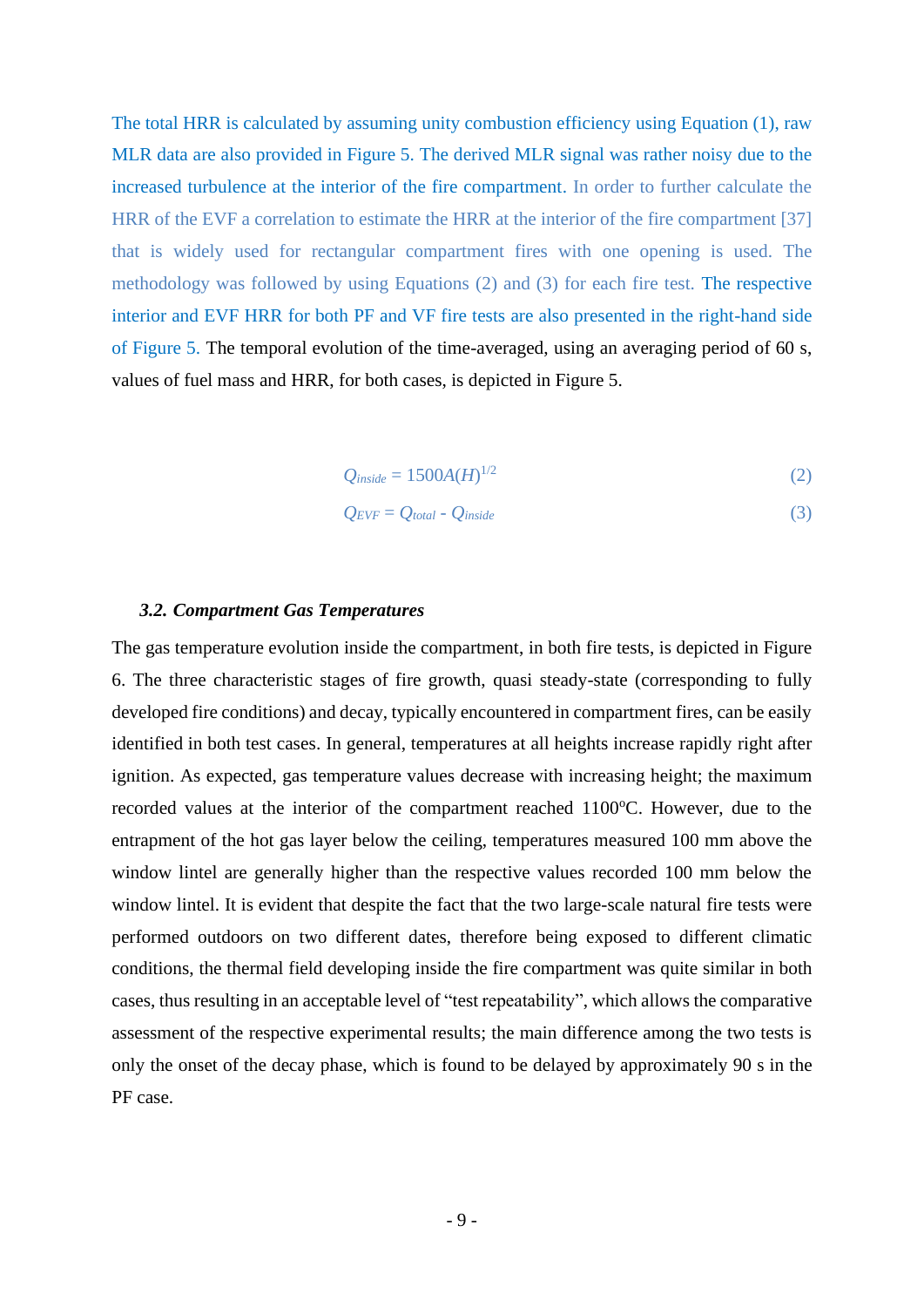#### *3.3. Opening Flow Velocities*

Incoming ambient air enters the compartment through the lower part of the opening, whereas combustion product gases, unburnt fuel vapours and smoke exit through the upper part of the opening. The time evolution of the horizontal gas velocities at the centreline of the window, at four different heights, i.e. 220, 440, 660 and 880 mm below the window lintel, are depicted in Figure 7. The negative velocities recorded at the lower measuring levels (-660 mm and -880 mm) imply ambient air flowing into the fire compartment. The recorded velocity values among the two test cases are qualitatively similar but exhibit modest quantitative differences. For instance, whereas the time-averaged incoming air velocities are roughly equal (of the order of -1 m/s) in both cases, the time-averaged outflowing gas velocities range from 1.8 m/s (PF case) to 3 m/s (VF case). This difference is mainly owed to the particularly turbulent external wind conditions prevailing during the VF test, which affected considerably the swirling and tilting patterns of the developing EVF. Ambient air velocity measurements were conducted with an anemometer located near the fire compartment; the peak ambient air velocity reached 1.78 m/s during the PF test, whereas the respective value was 3.50 m/s during the VF test.

#### *3.4. EVF Shape and Dimensions*

An in-house developed flame detection image processing tool [38] has been employed for the analysis of the EVF geometry. The EVF envelope shape and dimensions were determined by calculating the time-averaged flame probability (intermittency). Figures 8 and 9 depict the spatial distribution of the flame intermittency for the PF and VF tests, as seen from the front and the side respectively; image artefacts on the left of the front side view are owed to the presence of the thermocouple trees positioned at the exterior of the experimental configuration. In both cases, the EVF are projected through the upper half of the opening, at an angle of approximately 45° and then they bend upwards. Analysing the recorded video sequences, it was observed that, at specific instances, the EVF tended to curl back and impinge upon the façade wall above the opening, due to peripheral air entrainment and abrupt external wind gusts.

In both cases, a typical behaviour for an EVF shape developing in an under-ventilated compartment fire was observed [30]. Uncertainty in determining the EVF dimensions arises mainly from the different definitions of the mean or peak flame height (*LL*), width (*wf*) and total projection from the façade  $(L_p)$  [37, 39, 40].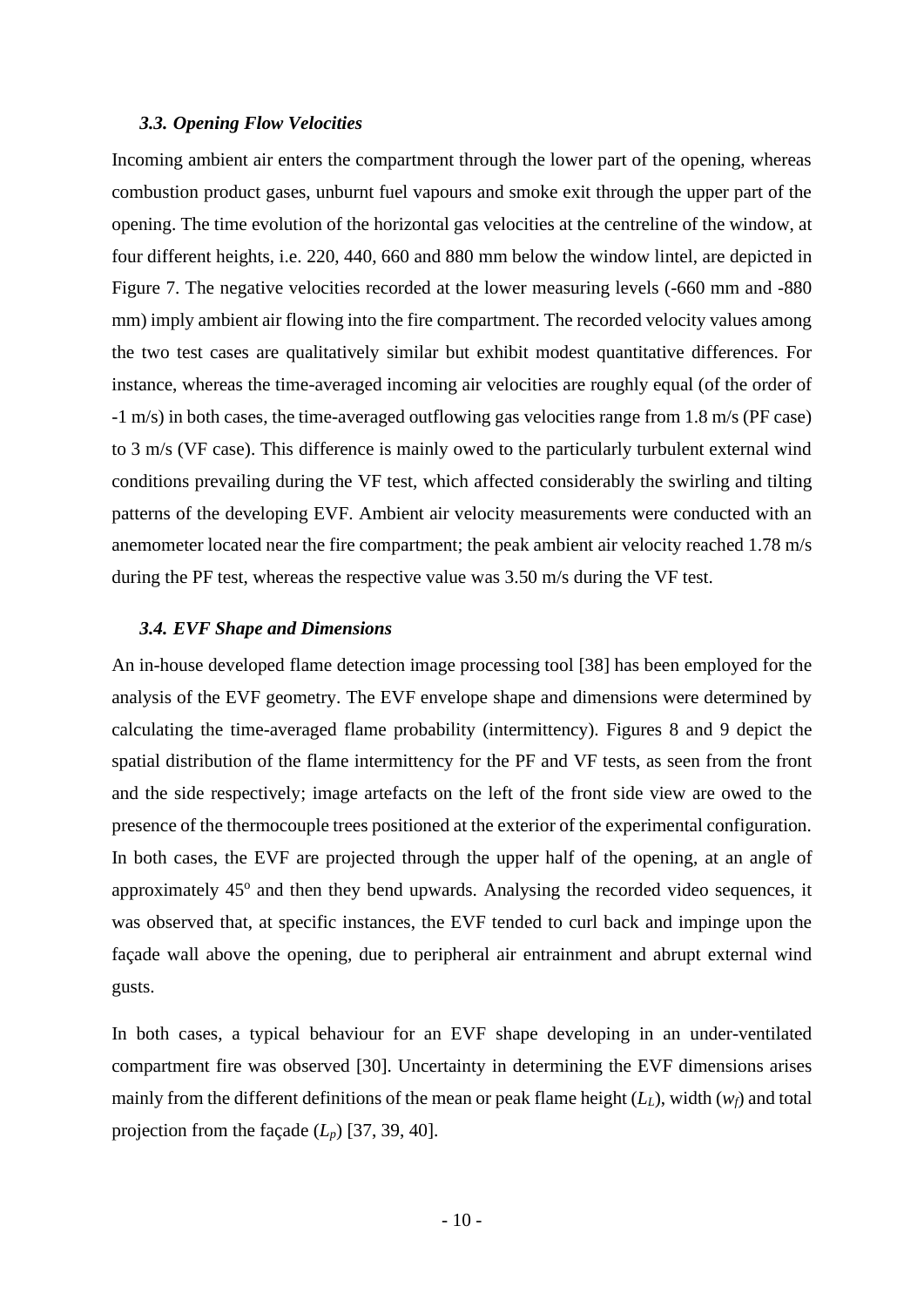Visual observations tend to yield slight overestimates of *LL*, so image processing analysis is commonly used to provide more accurate results, using high frame per second analysis methodologies for the determination of flame intermittency; the latter quantity is essentially the fraction of time that the flame appears in the respective point [37]. Since the flame is highly fluctuating, due to the developing intense turbulent field, the EVF dimensions are usually determined by calculating the average flame probability (intermittency). Early research [39] indicated that the fire plume above a fuel source can be divided into three main regions, characterised by the average flame probability. Using flame intermittency criteria, these three distinct regions, namely the "continuous flame", the "intermittent flame" and the "far-field plume", can be also identified in EVF [41, 42]. In this context, the flame height corresponding to the "continuous flame" (*LL,0.95*, 95% intermittency), "average flame" (*LL,0.50*, 50% intermittency) and "intermittent plume" (*LL,0.05*, 5% intermittency) regions can be obtained; beyond the latter region the flame cannot be seen and only hot combustion products are present (fire plume), Figures 8 and 9. The total flame height (*LL*) can be estimated using either the 50% flame intermittency limit (*LL,0.50*), or, alternatively, by averaging the estimated flame height at the "continuous flame" (*LL,0.05*) and "intermittent plume" (*LL,0.95*) regions [40]; values obtained using both methodologies are in very good agreement [30].

Figure 10 illustrates the methodology used to estimate the "average flame" region height, *Lf,0.50*. In this context, the flame height corresponding to *Lf,0.95*, *Lf,0.50* and *Lf\_0.05*, regions were obtained. The variation of the time-averaged (over the entire test) flame intermittency values with height, at the centreline of the flame, is depicted in Figure 10; above the average flame region, the flame intermittency decreases monotonically with height. The mean flame height is assumed to be equal to the largest height value where 50% flame intermittency is observed; in Figure 10, this point is marked with an asterisk. In agreement with recent literature reports [43, 44], it was observed that the EVF average height in the VF fire test decreased with the observed increase of external wind velocity (c.f. Section 2.1). This decrease is partially attributed to the increase in air entrainment from the front direction.

The EVF width  $(w_f)$ , projection  $(L_H)$  and total projection  $(L_p)$  were estimated using the timeaveraged flame intermittency values. Unlike to the methodology used to determine the EVF height, it is not a straightforward procedure to define the mean values of *w<sup>f</sup> and LH*, since the flame intermittency is not monotonically decreasing. The EVF width is estimated as the maximum difference between the maximum and minimum value of width across all flame heights, marked with two asterisks in Figure 11. Figure 12 depicts schematically the variation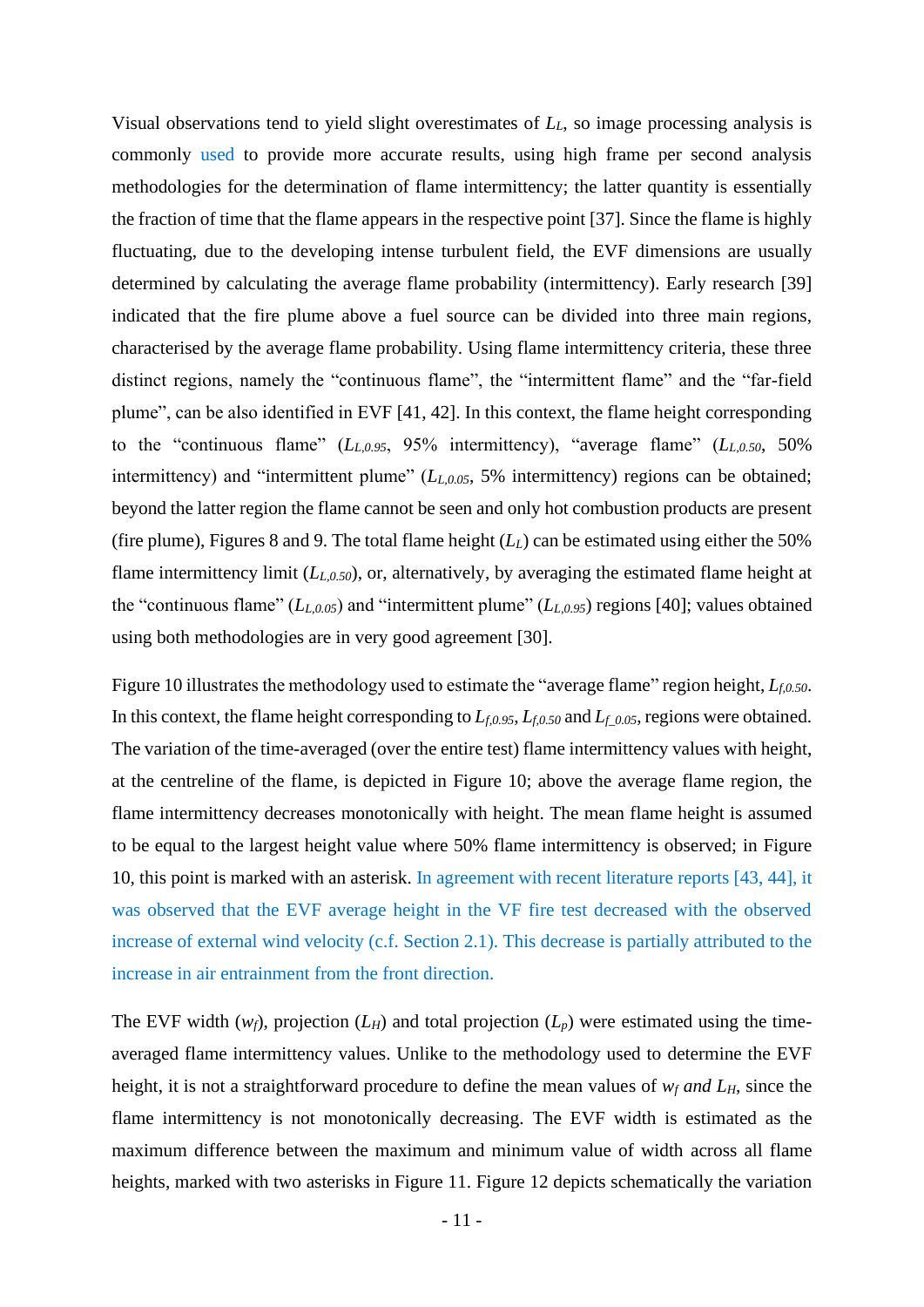of flame intermittency as a function of the horizontal distance from the façade. Flame projection was assumed to be equal to the largest distance from the façade where 50% flame intermittency is observed (marked with an asterisk). A summary of the estimated values for the EVF height, width  $(w_f)$ , projection  $(L_H)$  and total projection  $(L_p)$  is presented in Table 3 for both test cases. The EVF reached higher heights and projected further from the façade during the PF fire test. Differences in EVF dimensions during PF and VF tests are mainly attributed to the different climatic conditions prevailing in each fire test, thus suggesting that the performance of PF and VF configurations, using inert materials, is quite similar. However, since there are indications in the recent literature [9] that the existence of the air cavity in the VF system may have an impact on the fire development, additional parameters to evaluate the behaviour of the different façade construction techniques are examined and presented in the following Sections 3.5 and 3.6.

#### *3.5. EVF Temperatures*

Time-averaged (during the fully developed fire period) outdoor gas temperature contour plots for each test case are shown in Figure 13, PF (left) and VF (right) tests. These contour plots are used to determine the spatial distribution of the EVF-induced thermal field developing outside the fire compartment. The depicted data were obtained by linear interpolation of the temperature measurements at the exterior of the fire compartment. The calculated far EVF edge limit  $(L_H + h_{eq}/3)$ , according to Eurocode 1, Part 1-2, Annex B [45], are depicted in the form of dashed black lines in Figure 13.

In the PF test, maximum temperature values up to  $900^{\circ}$ C were observed at the vicinity of the opening. During the VF test, the EVF was established closer to the façade wall, a fact that is mainly attributed to the different meteorological conditions prevailing in each test day. The gas temperature decreases with increasing height in both test cases but there seems to be a considerable deviation of the EVF temperature profiles. During the PF test, a larger EVF is formed that is not attached to the façade. This is not the case in the VF test case, where a less intense EVF fire plume is formed, which is almost constantly attached to the façade's external wall; the observed differences are mainly owed to the effect of the different external wind conditions (c.f. Section 2.1). The different façade construction technique may also be a factor, but further research in a more controlled environment should be conducted on ventilated façade systems with small air width cavity to fully support this statement.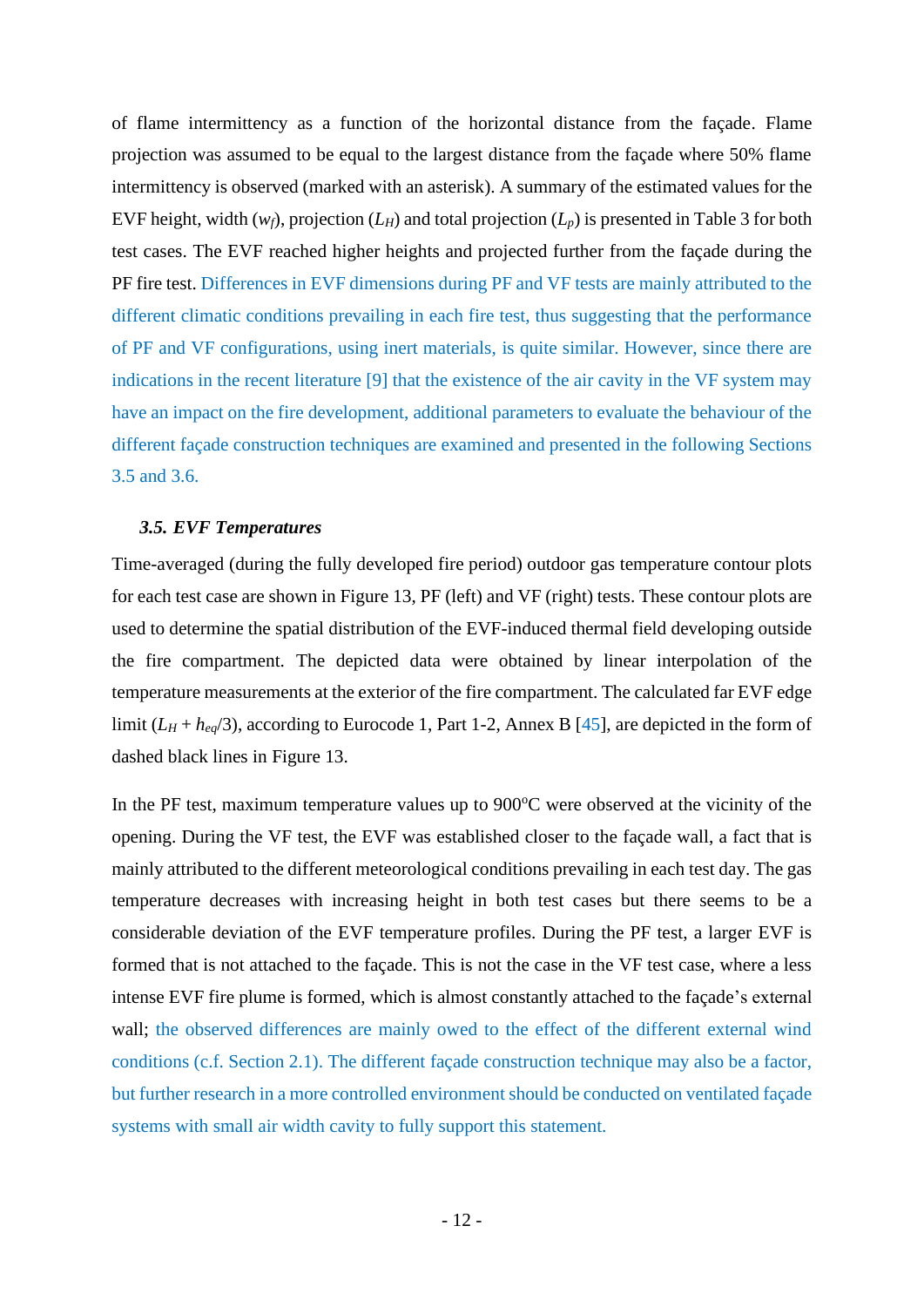#### *3.6. Façade Temperatures and Heat Flux*

The developing EVF imposes both a radiative and a convective heat flux on the external surface of the façade. The intense heat transfer to the façade results in increased exposed surface temperatures that were measured to be up to  $500^{\circ}$ C; in Figure 14 (middle), an infrared image of the exposed façade surface just after flameout of the VF test is depicted. Visual observation (Figure 14, left) after the end of VF test, when the outer skin of the VF system was removed, suggested penetration of combustion products into the air cavity; only a slight deformation of the perforated steel stud of the VF system, just above the window lintel, could be observed (Figure 14, left).

The temporal evolution of the wall surface (1, 2, 4, 5) and gas (3) temperatures measured across the various layers of both façade systems (c.f. Figure 4) is depicted in Figure 15. Wall temperatures at the unexposed side of both PF and VF systems increased slowly during the first 200 s and remained constant throughout the duration of the test. The highest temperature values were observed close to the opening lintel  $(z = 500 \text{ mm})$ . Thermocouples installed at position 3 (c.f. Figure 4) were used to measure the gas temperatures at the middle of the VF system's air cavity. It can be observed that hot gases indeed entered the air cavity through the perforated steel stud above the opening lintel (c.f. Figure 14, left). In fact, the sudden increase in the air cavity temperature measurements at a height of 500 mm, coincided with the emergence of the EVF. However, as the EVF progressively evolves at the exterior of the compartment and due to the consistently high horizontal exit velocities (c.f. Figure 7), the bulk of the exiting hot gases are dispersed outdoors, forming the EVF, and only a very small percentage enters the air cavity through the window lintel. Gas temperatures inside the cavity are gradually increasing; at the lowest measuring position ( $z = 500$  mm) they reach 280<sup>o</sup>C shortly after the end of the fully developed fire stage, but due to heat losses along their upwards path, they are gradually cooled with increasing height. It is evident that even though combustion products and unburnt fuel vapours may manage to enter the air cavity, no consistent flaming is observed; the perforated steel stud installed at the window lintel may have assisted in preventing flame spreading inside the cavity. The reported air cavity temperature measurements, supported by visual observations during and after the fire test, suggest that in the absence of a combustible insulation material installed in the air cavity, flame spreading along the vertical direction is not enhanced by the VF system. Overall, both PF and VF systems using inert materials seem to exhibit a very similar thermal performance, a claim supported by the recorded temperature values inside the air cavity and on the unexposed façade surface.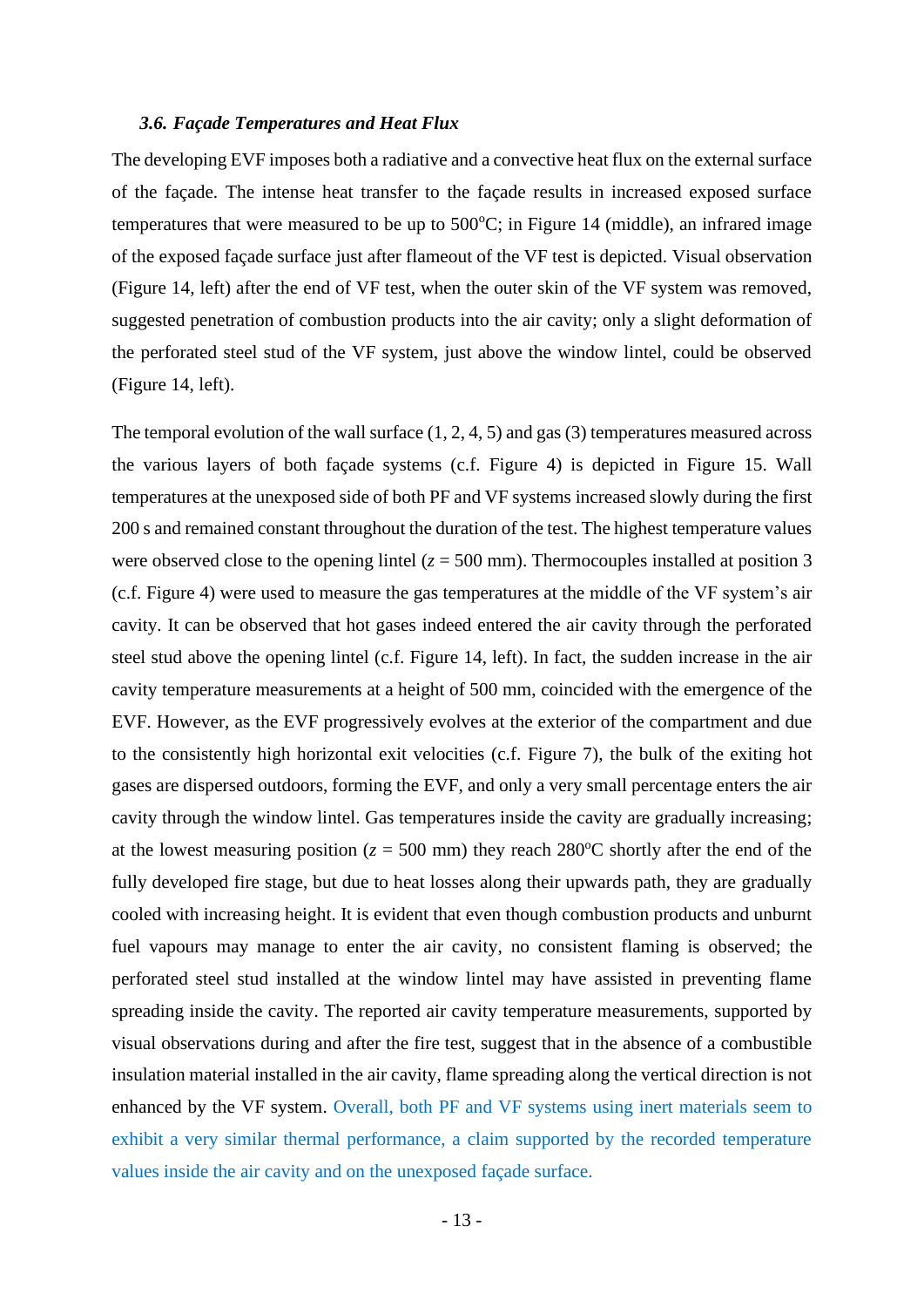The temporal evolution of the measured and calculated heat flux values at the exposed surface of the PF system are illustrated in Figure 16. During the growth phase of the fire, heat flux values gradually increase and as time passes by, EVF consistently covers the region above the opening, resulting in higher incident heat flux on the façade surface. Heat flux measurements are presented until 600 s, after which there was an equipment failure. Recent fire events in high-rise buildings [26] indicate that the total heat flux induced by the EVF can be severe and may lead to fire propagation to adjacent floors or buildings. Maximum heat flux values 500 mm above the window lintel, at position HF1, reached  $250 \text{ kW/m}^2$  but not for more than a few seconds at a time. The EVF itself acts as a radiation source; in addition, as it evolves towards the exposed surface of the façade it imposes a convective heat flux. The facade absorbs heat from the plume and restricts the air entering through the wall side. At a height of 2000 mm from the opening lintel, at position HF3, heat flux exposure was decreased with maximum instantaneous peak values reaching  $150 \text{ kW/m}^2$ .

#### **4. FIRE PERFORMANCE AGAINST STANDARDS**

#### *4.1. Large-Scale Standard Façade Fire Tests*

In several countries, current legislative requirements suggest that if the façade of a building comprises a wall with different elements, the wall system must be fire resistant and it should be tested according to the standards that apply to curtain walls or walls (e.g. EN 1364 [46]). Sometimes, the façade system must also be tested to assess its reaction to fire behaviour (e.g. EN 13501-1 [47]). In addition to that, numerous fire testing methods have been developed worldwide, at medium- and large-scale level, to classify the fire behaviour of façade systems. The majority of the available large-scale façade fire tests replicate real fire scenarios where EVF exit through an opening of the compartment, essentially simulating either post-flashover conditions or fully-developed ventilation-controlled conditions.

There are two international standard methods, ISO 13785-1 and ISO 13785-2, where intermediate- [48] and large-scale [49] fire tests, respectively, are employed to assess nonloadbearing facades and claddings. In Germany, the DIN E 4102-20 [50] and in the U.S.A., the NFPA 285 [51] tests are used to assess facade claddings or complete external wall systems. In the U.K., BS 8414-1 [52] is used for non-loadbearing external cladding systems and BS 8414- 2 [53] for non-loadbearing external systems fixed and supported by a structural steel frame. Non-loadbearing facade systems mounted in a lightweight concrete wall and representative of the end use are evaluated using the SP FIRE 105 test in Sweden [54]. Due to the large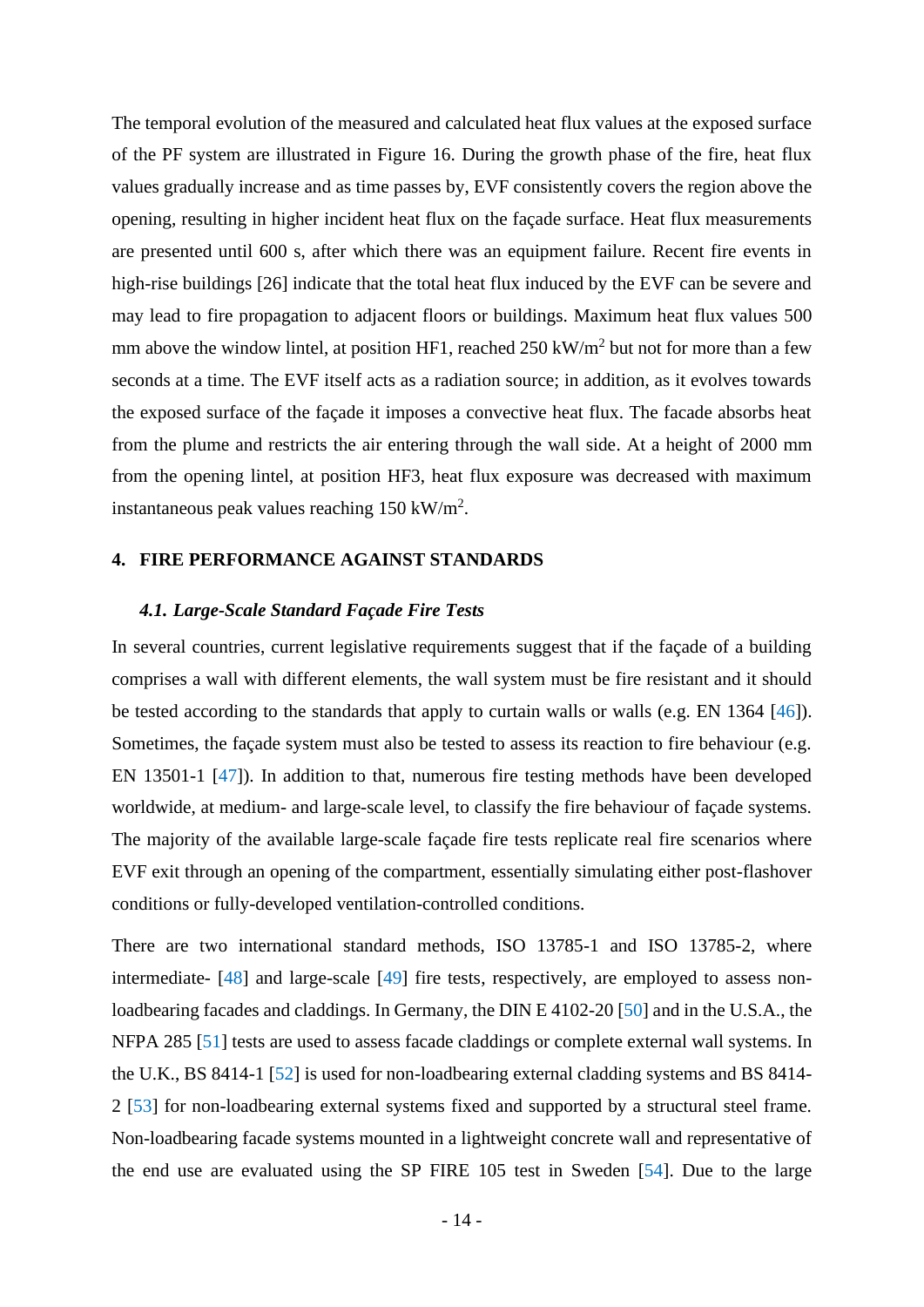differences exhibited among the various national façade fire test standards in Europe, there is currently an effort to develop a new European homogenized façade fire testing standard [18, 21]. The main characteristics of the major façade fire test standards used worldwide are presented in Table 2; the respective characteristics of the fire tests presented in this work are given in comparison. As it is pointed out in Table 2, the set up and failing criteria of the most commonly used standardized facade test methods are quite diverse, although some similarities can be identified between certain testing protocols (e.g. existence or not of lateral wall, fire exposure and failure due to external fire spread etc.). It is evident that, even though the performed PF and VF tests have not followed any specific facade fire test standard, the main operational parameter values (e.g. experimental apparatus dimensions, peak HRR, heat flux exposure levels on the façade) were similar to the respective values proposed in the standard tests. Additional measurement equipment, as opposed to standard testing practice, has been used to monitor the PV and VF system performance and the characteristics of the developing EVF. In this context, the performance of the investigated façade systems is further assessed, by using the relevant pass/fail criteria of the previously mentioned standard façade fire tests. More specifically, a façade system is considered to exhibit an acceptable fire behaviour, when the temperature on its exposed surface (outer skin) does not exceed  $450^{\circ}$ C [54],  $500^{\circ}$ C [50], 538 $^{\circ}$ C [51] or 600 $^{\circ}$ C [52], at various heights. In addition, another criterion focuses on the temperature of the unexposed surface, which should not exceed  $278^{\circ}$ C above the ambient temperature [51]; a similar criterion is cited in Australian Standard AS1530.4, where a structural element (e.g. wall, floor) is considered to fail when the maximum temperature rise (above the ambient temperature) of the ambient facing side (unexposed side) exceeds  $180^{\circ}$ C [55].

By employing the aforementioned criteria, the investigated PF and VF systems are considered to perform satisfactorily, during the 900 s fire exposure. By taking into account all temperature measurements taken across the façade system assemblies (Figure 15), it is observed that the exposed façade surface did not exceed  $450^{\circ}$ C for more than 2 min; in addition, no temperatures above 180<sup>o</sup>C were recorded on the unexposed face. Furthermore, gypsum plasterboards exposed to fire are considered to exhibit mechanical failure when cracks or openings are observed through the wall [56]; after the VF fire test, no visual observation of cracks on the gypsum plasterboards was made. The thermal field developing due to the emergence of the EVF imposes a severe thermal loading on the exposed façade surface (c.f. Figure 16). However, due to the multi-layered construction of the VF system, temperatures at both faces of the inner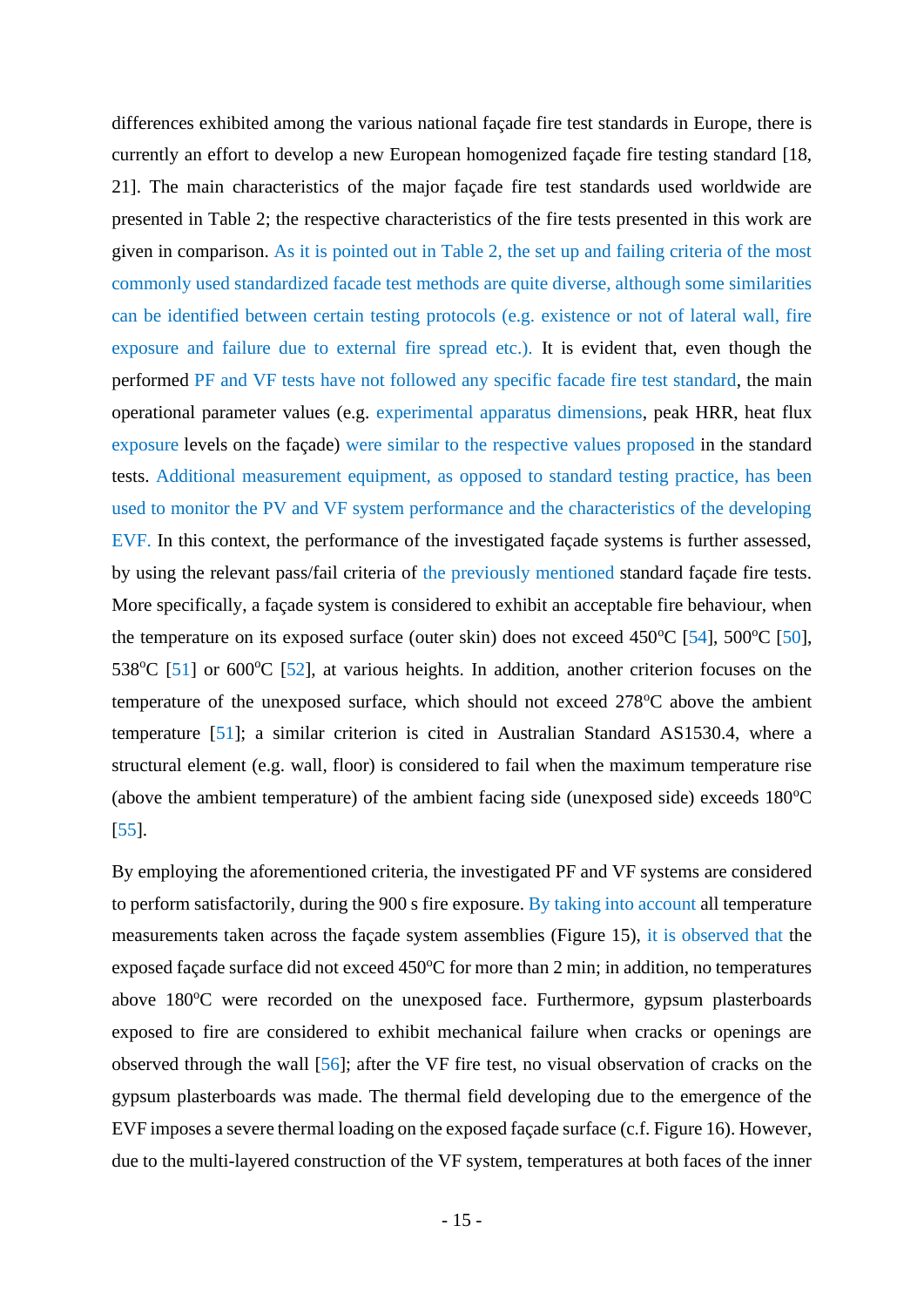skin ( $x = -425$  mm and  $x = -575$  mm) remained lower than 140<sup>o</sup>C in all cases, thus suggesting that the VF system essentially protects the building façade from direct exposure to the emerging EVF.

#### *4.2. Assessment of the "Eurocode 1, Part 1-2, Annex B" methodology*

In Eurocode 1, Part 1-2, Annex B [45] a prescriptive methodology to estimate the thermal actions on external members, due to EVF, is provided. It is practically based on the calculation methods proposed by Law [56] and allow the estimation of the maximum temperatures inside the fire compartment, the dimensions and temperature profile of the EVF and the relevant convective and radiative heat fluxes to the external members. This method considers steadystate conditions and is valid only for fire loads higher than  $200 \text{ MJ/m}^2$ . Also, there are specifications regarding the size of the fire compartment; it should not exceed 70 m in length, 18 m in width and 5 m in height. There can be multiple windows and a core within the fire compartment. Since the respective parameters of the performed fire tests were within the aforementioned specifications, the Eurocode methodology was evaluated against the obtained experimental data.

According to the Eurocode methodology, the heat release rate is estimated by using Equation (4). The EVF height, *LL*, is calculated according to Equation (5) in the case there is no forced draught. The EVF horizontal projection, *LH*, in case of a wall existing above the window is given by Equation (6). The EVF flame length,  $L_f$ , and the EVF temperature,  $T_z$ , across the EVF centreline track are given by Equations (7) and (8) respectively. The EVF width is assumed to be equal to the width of the opening. Total horizontal projection, *Lp*, corresponds to the sum of the horizontal projection of the flame  $(L_H)$  and half the flame depth (2/3  $h_{eq}$ ).

$$
Q = \min\left(\frac{(A_f \cdot q_{f,d})}{t}; 3.15\left(1 - e^{-0.036/0}\right)A_v\left(\frac{he_q}{D/W}\right)^{1/2}\right) \tag{4}
$$

$$
L_{L} = h_{eq} \left[ 2.37 \left( \frac{Q}{\rho_{\infty} A_{\nu} \sqrt{gh_{eq}}} \right)^{\frac{2}{3}} - 1 \right], \text{when } q_{f,d} > 200 \text{ MJ/m}^2 \text{and} 0.02 \le \frac{A_{\nu} \sqrt{h_{eq}}}{A_{T}} \le 0.20 \quad (5)
$$

$$
L_{H} = \begin{cases} \frac{\frac{h_{eq}}{3}}{3} & \text{when } h_{eq} \le 1.25w_{t} \\ 0.3h_{eq} \left(\frac{h_{eq}}{w_{t}}\right)^{0.54} & \text{when } h_{eq} > 1.25w_{t} \text{ and } w_{d} > 4w_{t} \\ 0.454h_{eq} \left(\frac{h_{eq}}{2w_{t}}\right)^{0.54} & \text{in any other case} \end{cases} \tag{6}
$$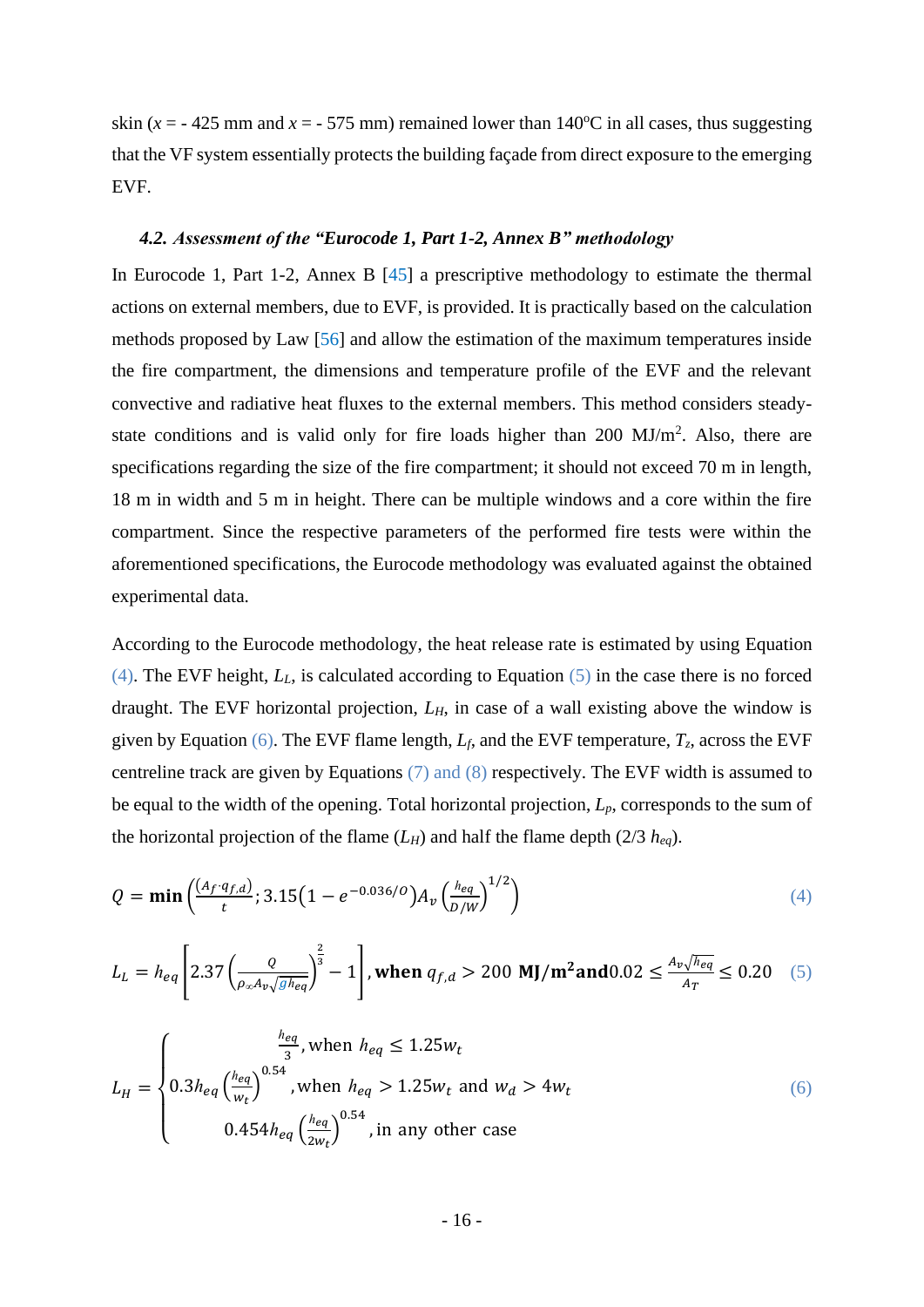$$
L_f
$$
\n
$$
= \begin{cases}\nL_L + \frac{h_{eq}}{2}, & \text{if a wall exists above window or if } h_{eq} \le 1.25w_t \\
\left(L_L^2 + \left(L_H - \frac{h_{eq}}{3}\right)^2\right)^{1/2} + \frac{h_{eq}}{2}, & \text{if no wall exists above window or if } h_{eq} > 1.25w_t\n\end{cases}
$$

$$
(\mathcal{7})
$$

$$
T_z = (T_w - T_0) \left( 1 - 0.4725 \left( \frac{L_x \cdot w_t}{Q} \right) \right) + T_0 \text{ , with } \frac{L_x \cdot w_t}{Q} < 1 \tag{8}
$$

In Table 3, experimental data from both tests are compared to the respective calculations made using the Eurocode methodology (Equations (4)-(8)). In both test cases, the fuel distribution and geometric configuration of the fire compartment were the same and the  $h_{eq} > 1.25 w_t$ condition was valid. The fire load density  $(q_{f,d})$  was calculated to be 1751 MJ/m<sup>2</sup>, by assuming a net calorific value of 43.5 MJ/kg for hexane and complete combustion of 56.7 kg of hexane. This fire load density corresponds to the largest fire load densities that are used for the fire safety design of library occupancies as recommended in the Eurocode guidelines (EN1991-1- 2, Annex E) [45]. The rate of heat release calculated according to Equation (4) corresponds to 1.14 MW and thus the EVF dimensions can be calculated according to Equations (5) and (6); the EVF width is assumed equal to the width of the opening. The Eurocode methodology is found to significantly under-predict the EVF height, width and centreline temperature in both test cases. Good levels of agreement are observed in the estimation of the maximum projection of the EVF away from the façade. The EVF flame temperature along the EVF axis is estimated using Equation (8) and is compared to the respective time-averaged (over the fully developed fire phase) temperature values measured during the PF and VF test cases in Figure 17. Once more, the Eurocode predictions are found to significantly under-estimate the measured EVF temperatures.

#### **5. CONCLUSIONS**

 $\mathbf{r}$ 

Two full-scale compartment-façade fire tests were carried out, aiming to assess the performance of a typical VF system under fire conditions. An extensive set of sensors has been installed both inside and outside the test compartment and across the façade systems, aiming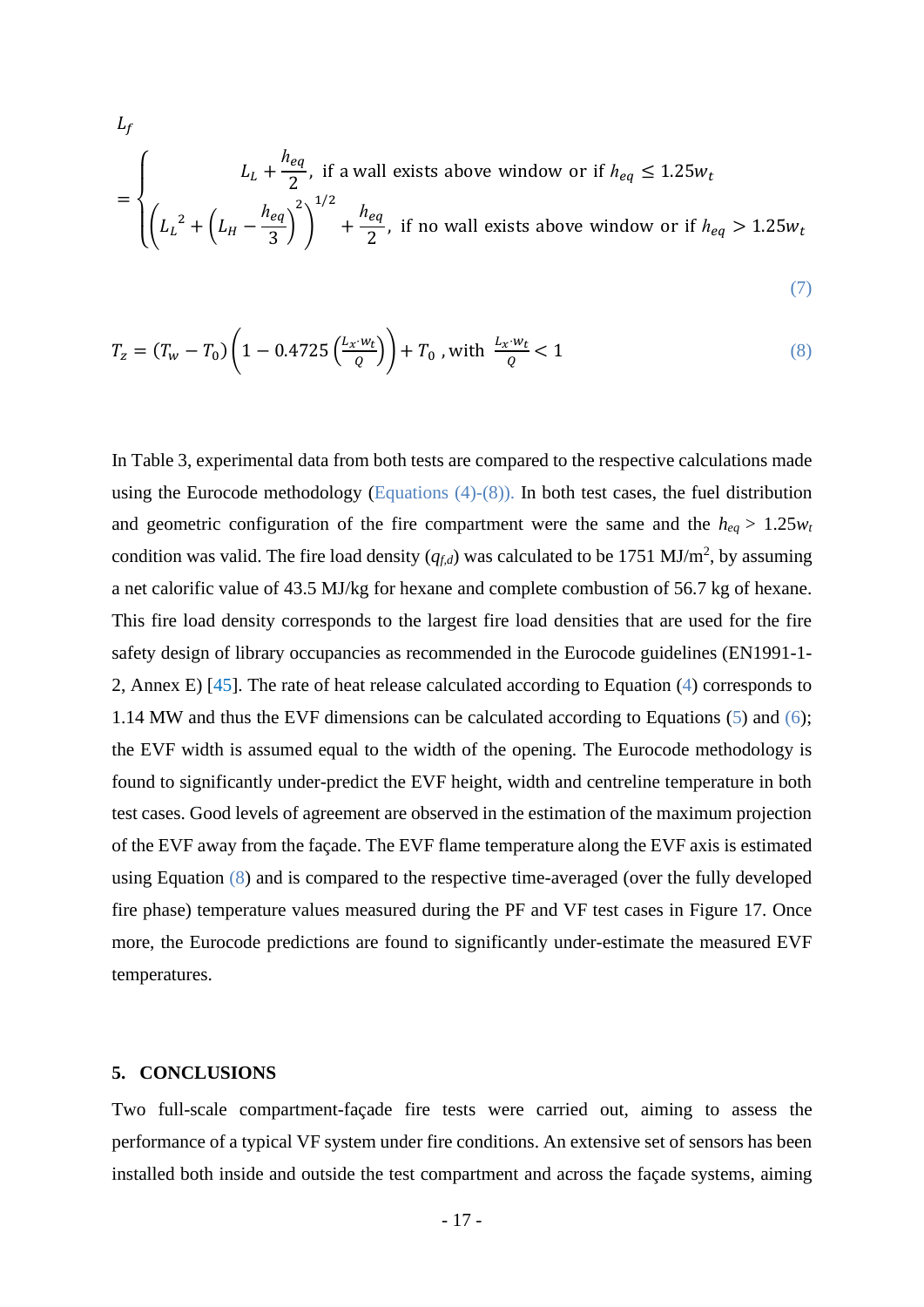to record the temporal variation of several important physical parameters, such as gas and wall surface temperatures, gas velocities, heat flux, EVF envelope shape and fuel mass loss rate. Emphasis has been given on the estimation of the thermal characteristics of the developing EVF, since this is the main physical parameter affecting the heat exposure of the façade systems. A PF and a VF system have been employed; no thermal insulation has been installed in the air cavity of the VF system, aiming to investigate the main aerodynamic and thermal phenomena affecting the flow of hot gases and flames in the air cavity. In addition, no fire barriers have been installed, thus representing a "worst case" scenario for a VF system with no combustible materials. During the initial stages of fire development in both cases, when there is enough oxygen in the compartment, combustion was limited within the interior of the compartment. As soon as the compartment oxygen was depleted, the flames stretched in the horizontal direction, gradually spreading outdoors, forming an EVF. Throughout this latter stage, an oscillating behaviour of the EVF was observed and the EVF volume was highly fluctuating depending on the external wind direction that prevailed in each test case.

Analysis of the experimental data suggested that even though gaseous combustion products have managed to penetrate the air cavity of the VF system, no consistent flaming conditions have been established. More specifically, the temperature values recorded inside the air cavity of the VF system suggested that even though hot combustion products have indeed penetrated into the cavity, there was no consistent flaming. On the unexposed face of the VF system temperatures increased slowly and remained constantly below  $180^{\circ}$ C throughout the entire fire test. It is important to note that these observations are valid for the specific VF configuration tested, where only non-combustible materials were used in conjunction with a relatively small (25 mm) air cavity width.

The extensive set of experimental data were compared against the Eurocode methodology for EVF calculations, which was found to significantly under-predict the EVF height, width and centreline temperature in both test cases. Good levels of agreement were observed in the case of the maximum projection of the EVF away from the façade. The obtained set of experimental data can be further used to investigate several aspects of EVF fire dynamics and its effect on VF systems under realistic fire loads. They can also be used to validate CFD models or evaluate the accuracy of other fire engineering design correlations currently available. However, further research should be conducted to investigate the applicability of the Eurocode methodology on ventilated façade systems where combustible materials are used.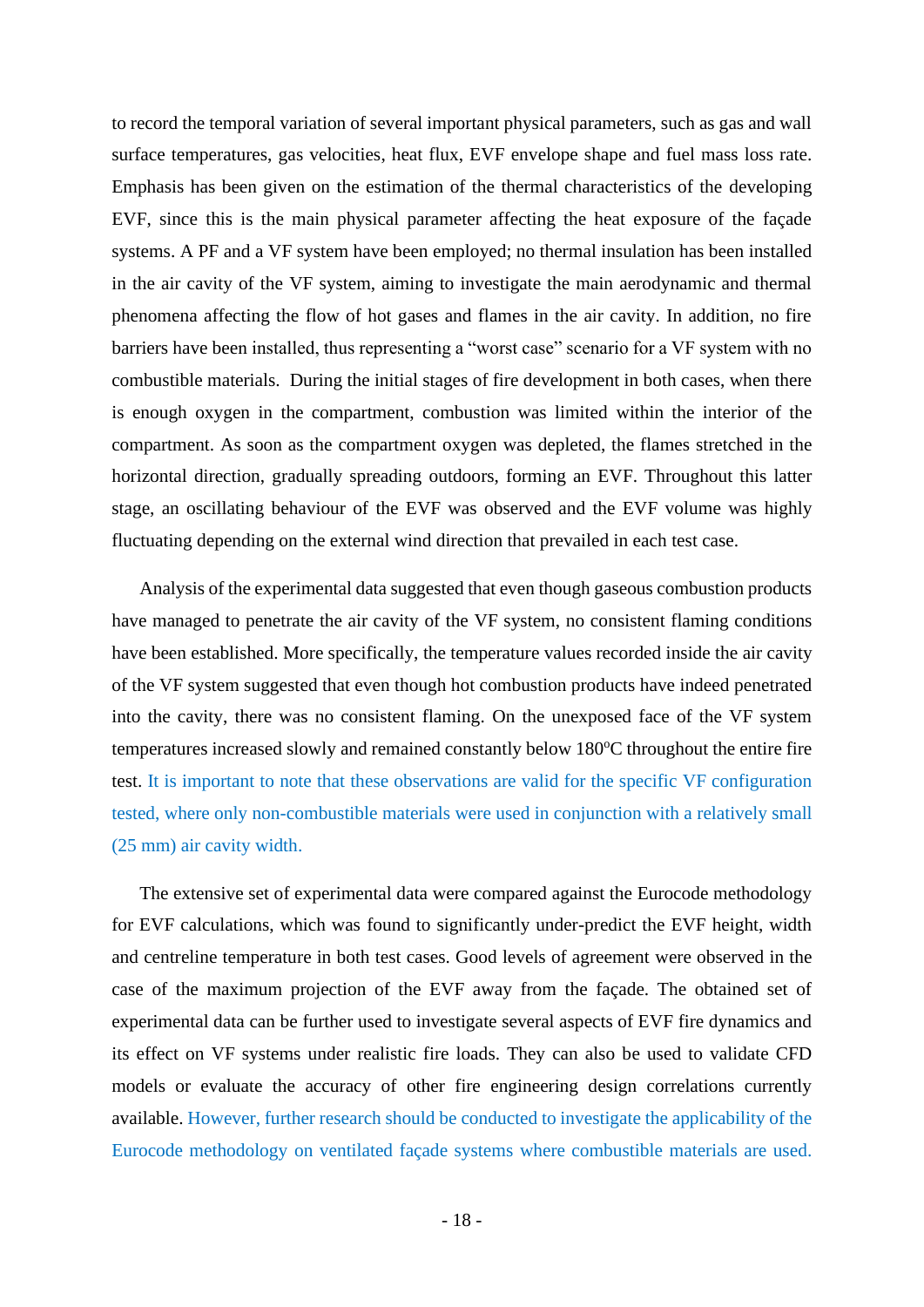The impact of air cavity width in the fire performance of combustible and non-combustible façade systems should also be thoroughly examined.

#### **6. REFERENCES**

- [1] Berardi U, Building energy consumption in US, EU and BRIC countries, Procedia Engineer 2015;118:128-136,<https://doi.org/10.1016/j.proeng.2015.08.411>
- [2] Ibanez-Puy M, Vidaurre-Arbizu M, Sacristan-Fernadez JA, Martin-Gomez C, Opaque Ventilated Facades: Thermal and energy performance review, Renew Sust Energ Rev 2017;79:180-191,<https://doi.org/10.1016/j.rser.2017.05.059>
- [3] Gagliano A, Nocera F, Aneli S, Thermodynamic analysis of ventilated facades under different wind conditions in summer period, Energ Buildings 2016; 122: 131-139, <https://doi.org/10.1016/j.enbuild.2016.04.035>
- [4] Ciampi M, Leccese F, Tuoni G, Ventilated facades energy performance in summer cooling of buildings, Sol Energy 2003; 75: 491–502,<https://doi.org/10.1016/j.solener.2003.09.010>
- [5] Gratia E, De Herde A, Natural cooling strategies efficiency in an office building with a double-skin facade, Energ Buildings 2004; 36: 1139–1152, <https://doi.org/10.1016/j.enbuild.2004.05.004>
- [6] Yu J, Yang J, Xiong C, Study of dynamic thermal performance of hollow block ventilated wall, Renew Energ 2015; 84: 145–151,<https://doi.org/10.1016/j.renene.2015.07.020>
- [7] Tong S, Li H, An efficient model development and experimental study for the heat transfer in naturally ventilated inclined roofs, Build Environ 2014; 81: 296–308, <https://doi.org/10.1016/j.buildenv.2014.07.009>
- [8] Livkiss K, Svensson S, Husted B, van Hees P, Flame heights and heat transfer in facade system ventilation cavities, Fire Technol 2018; 54: 689-719, <https://doi.org/10.1007/s10694-018-0706-2>
- [9] Boström L, Skarin C, Duny M, McNamee R, Fire test of ventilated and unventilated wooden facades, SP Report 2016:16, 2016, Boras.
- [10] Bikas D, Tsikaloudaki K, Kontoleon KJ, Giarma C, Tsoka S, Tsigoti D, Ventilated Facades: requirements and specifications across Europe, Procedia Environ Sci 2017; 38: 148-154,<https://doi.org/10.1016/j.proenv.2017.03.096>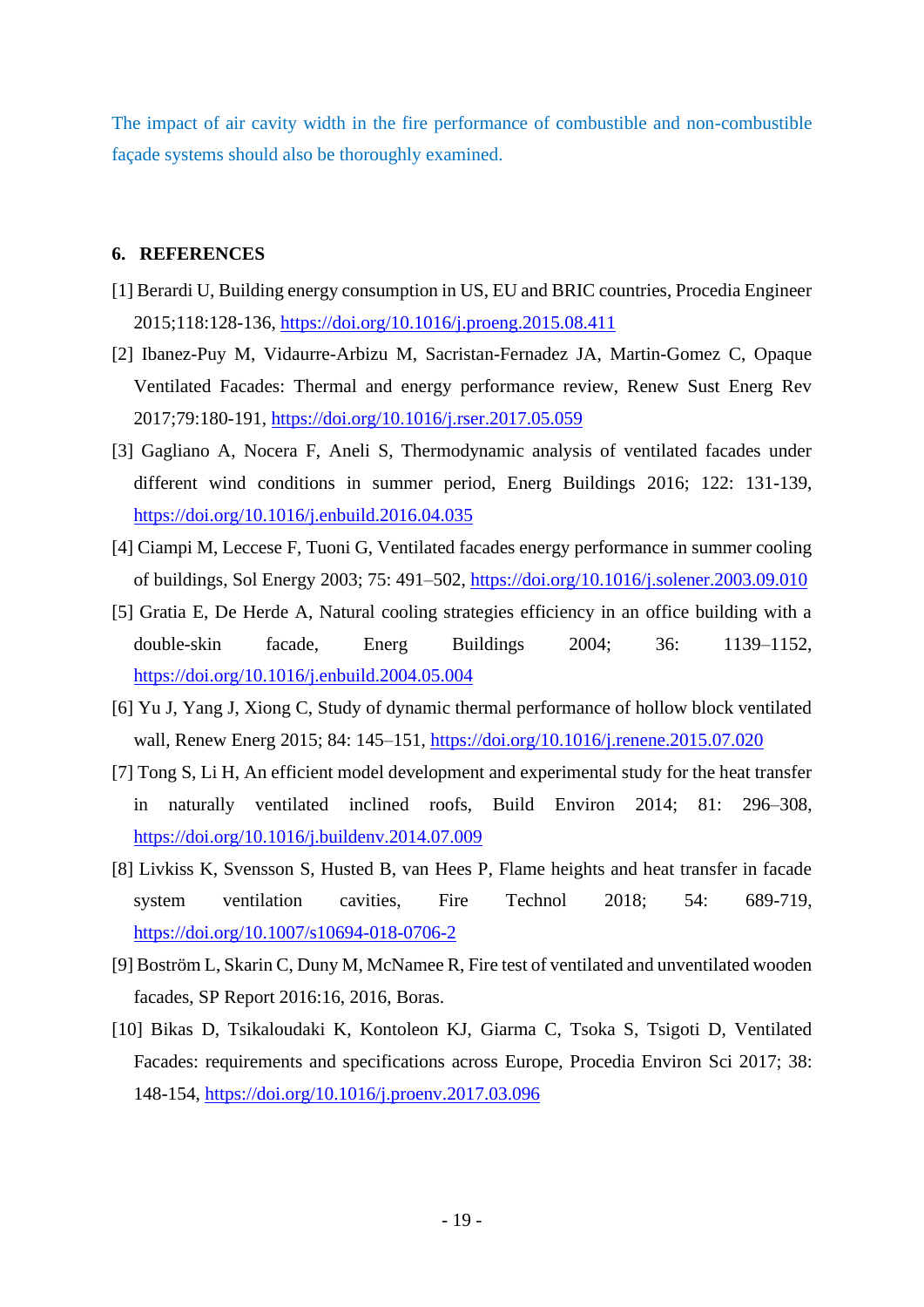- [11] Jensen G, Fire spread modes and performance of fire stops in vented façade constructions – overview and standardization test methods, MATEC Web of Conferences 2013; 9: 02002 p.1-02002 p.11,<https://doi.org/10.1051/matecconf/20130902002>
- [12] Lalu O, Anghel I, Serban M, Mocioi I, Branisteanu B, Experimental researches on determining the fire action response of improved exterior cladding systems provided with incombustible barriers, Energy Procedia 2017; 112: 287-295, <https://doi.org/10.1016/j.egypro.2017.03.1099>
- [13] Giraldo PM, Lacasta A, Avellaneda J, Burgos C, Computer simulation on fire behaviour in the ventilated cavity of ventilated façade systems, MATEC Web of Conferences 2013; 9: 03002,<https://doi.org/10.1051/matecconf/20130903002>
- [14] Nguyen KTQ, Weerasinghe P, Mendis P, Ngo T, Barnett J, Performance of modern building facades in fire: a comprehensive review, Electronic Journal of Structural Engineering 2016; 16: 69-86.
- [15] Kolaitis DI, "Safety Aspects of Façade Fires: Novel Risks and Challenges Posed by High Rise Buildings", Chapter 8 in "Novel approaches in Risk, Crisis and Disaster Management", Chalaris M, Emmanouloudis D, Wen JC and Wu ZP (Eds.), Nova Science Publishers Inc., New York; 2018. 305-320 p., ISBN: 978-1-53613-240-3
- [16] The Grenfell Tower Inquiry, 2018, [https://www.grenfelltowerinquiry.org.uk](https://www.grenfelltowerinquiry.org.uk/)
- [17] Asimakopoulou E, Kolaitis D, Founti M, Thermal characteristics of externally venting flames and their effect on the exposed façade surface, Fire Safety J 2017;91: 451-460, <https://doi.org/10.1016/j.firesaf.2017.03.075>
- [18] Van Hees P, Development of full-scale façade tests in ISO TC92, MATEC Web of Conferences 2016; 46: 01005,<https://doi.org/10.1051/matecconf/20164601005>
- [19] Yokoi S, Study on the prevention of fire spread caused by hot upward current. Building Research Institute, Report No 34 (1960) Tokyo, Japan.
- [20] Oleszkiewicz I, Heat transfer from a window fire plume to a building façade. Reprinted from Collected papers in heat transfer, HTD-Vol. 123, Editors: Marner WJ, Chen TC, Faghri M, Peterson GP, Kuehn TH, Pate MB, Mahajan RL and Lavine AS, Book No. H00526, 1989.
- [21] Boström L, Hofmann-Böllinghaus A, Colwell S, Chiva R, Toth P, Moder I, Sjöström J, Anderson J, Lange D, Development of a European approach to assess the fire performance of facades, 2018,<https://doi.org/10.2873/954759>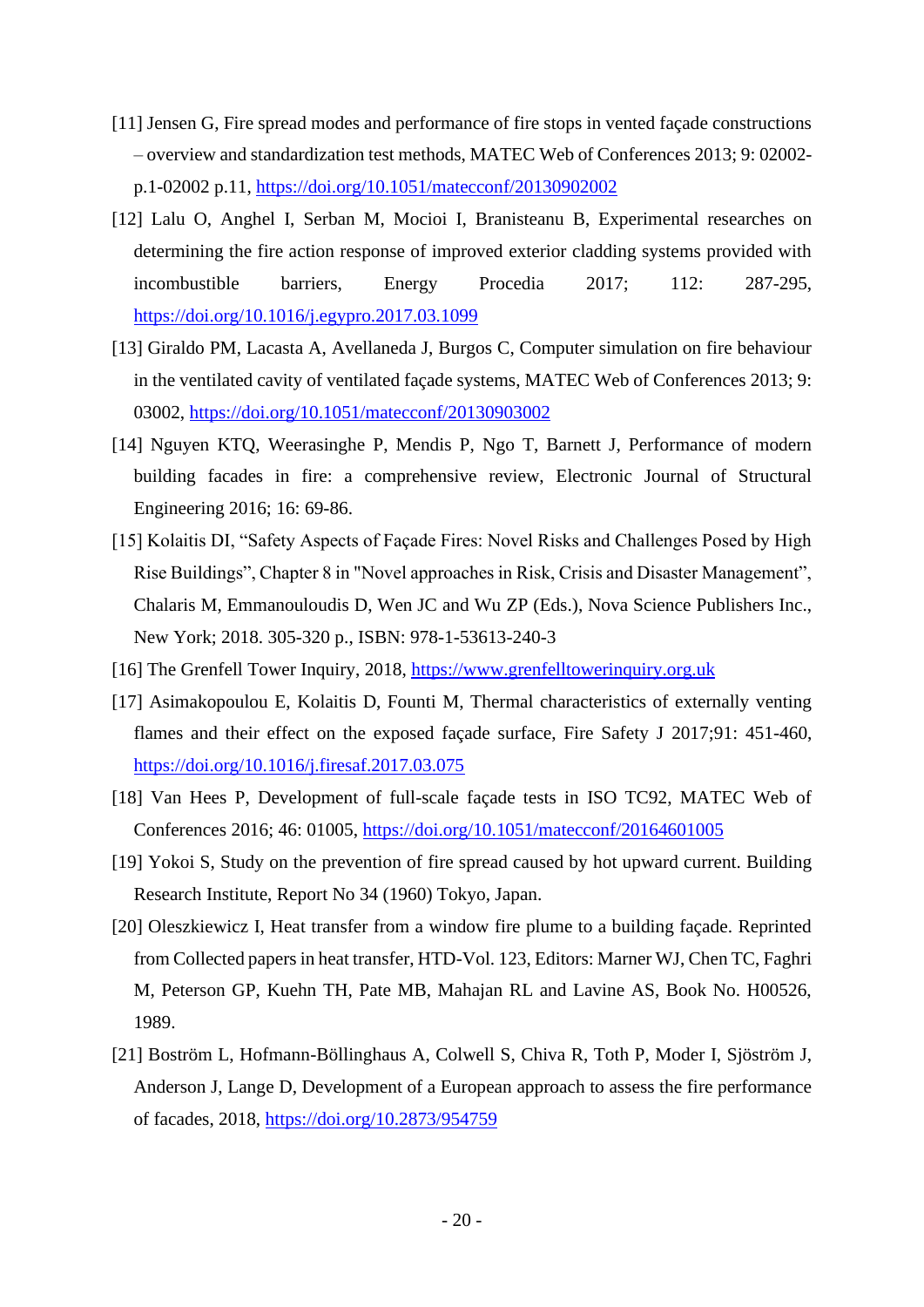- [22] Chow WC, Fire safety in green or sustainable buildings: Application of the fire engineering approach in Hong Kong, Archit Sci Rev 2003; 46: 297-303, <https://doi.org/10.1080/00038628.2003.9696997>
- [23] Chow WK, Hung WY, Effect of cavity depth on smoke spreading of double skin façade, Build Environ 2006; 7: 970-979,<https://doi.org/10.1016/j.buildenv.2005.04.009>
- [24] Miao L., Chow CL, A study on window plume from a room fire to the cavity of a doubleskin façade, Appl Therm Eng 2018; 129: 230-241, <https://doi.org/10.1016/j.applthermaleng.2017.09.125>
- [25] Jeffs GMF, Klingelhofer HG, Prager FH, Rosteck H, Fire-Performance of a ventilated façade insulated with a B2-classified rigid polyurethane foam, Fire Mater 1986; 10: 78-89, <https://doi.org/10.1002/fam.810100206>
- [26] White N, Delichatsios M, Fire Hazards of Exterior Wall Assemblies Containing Combustible Components, Springer; 2015, ISBN: 978-1-4939-2898-9
- [27] EN 1716, Reaction to fire tests for products Determination of the gross heat of combustion (calorific value), Brussels, 2018.
- [28] Kolaitis D, Asimakopoulou E, Founti M, Fire protection of light and massive timber elements using gypsum plasterboards and wood-based panels: A large-scale compartment fire test, Constr Build Mater 2014; 73: 163-170, <https://doi.org/10.1016/j.conbuildmat.2014.09.027>
- [29] Nakos JT, Uncertainty analysis of thermocouple measurements used in normal and abnormal thermal environment experiments at Sandia's radiant heat facility and Lurance Canyon burn site. Technical Report SAND2004-1023, Sandia National Laboratories, Albuquerque, USA, 2004.
- [30] Asimakopoulou E, Chotzoglou K, Kolaitis D, Founti M, Characteristics of Externally Venting Flames and their effect on the façade: a detailed experimental study, Fire Technol 2016; 52: 2043-2069,<https://doi.org/10.1007/s10694-016-0575-5>
- [31] Brohez S, Delvosalle C, Marlair G, A two-thermocouples probe for radiation corrections of measured temperatures in compartment fires, Fire Safety J 2004; 39: 399–411, <https://doi.org/10.1016/j.firesaf.2004.03.002>
- [32] SBG01 Manual v1208, SBG01: Water cooled heat flux sensor according to Schmidt Boelter, 2011.
- [33] OMEGA PX277, Differential pressure transducer with field selectable range [http://edge.rit.edu/edge/P14414/public/Reference%20Documents/Hardware%20Spec%20](http://edge.rit.edu/edge/P14414/public/Reference%20Documents/Hardware%20Spec%20Sheets/PX277.pdf) [Sheets/PX277.pdf](http://edge.rit.edu/edge/P14414/public/Reference%20Documents/Hardware%20Spec%20Sheets/PX277.pdf) (last accessed: 14 December 2018).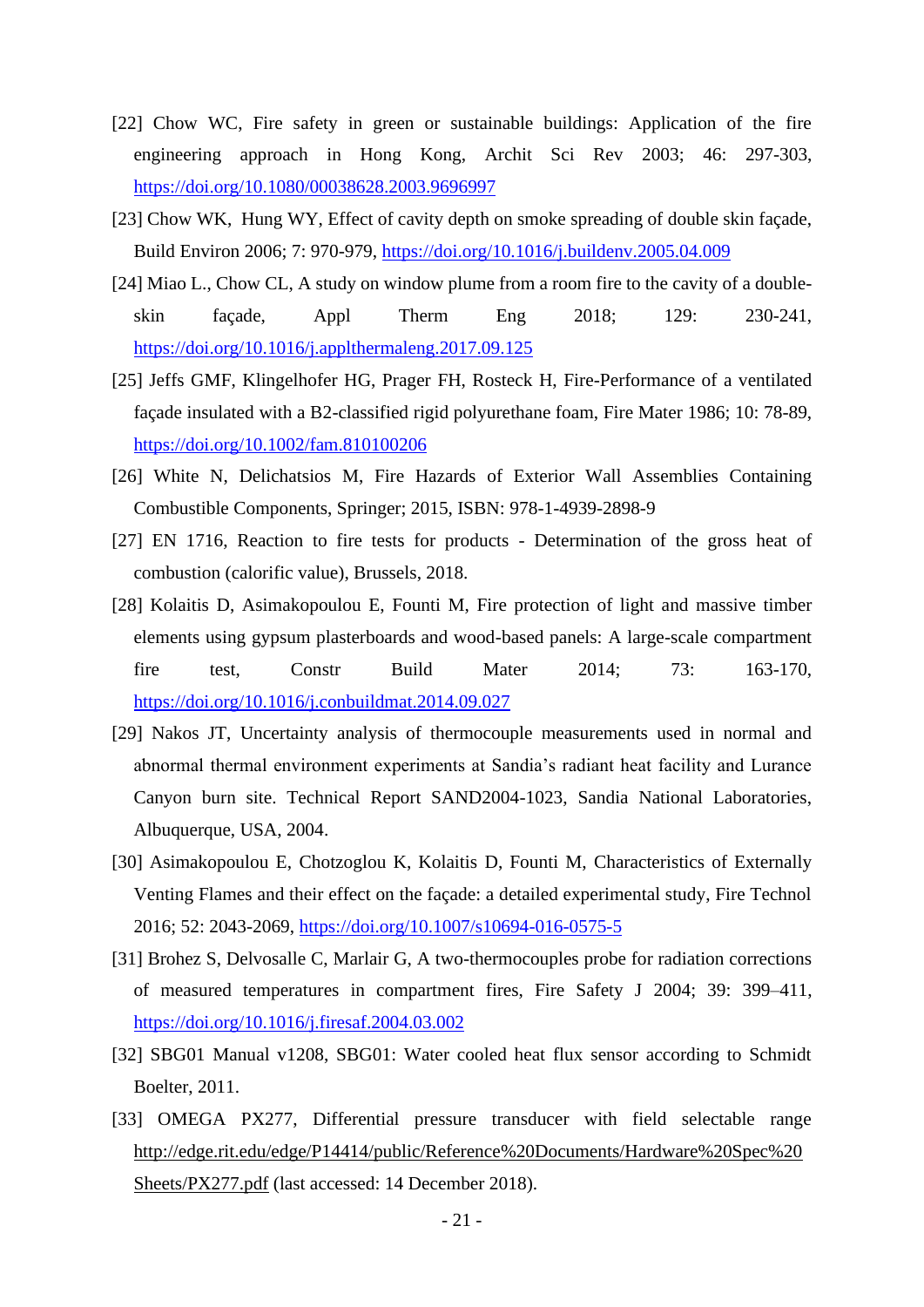- [34] Sette B, Critical considerations on the use of a bi-directional probe in heat release measurements, Fire Mater 2005; 29: 335-349,<https://doi.org/10.1002/fam.886>
- [35] HBM B2610-1.0, Single point load cells Data Sheet, Hottinger Baldwin Messtechnik GmbH,

<http://www.rcsco.com/products/PDF/HBM/Single%20Point%20Load%20Cells/SP4M.pdf> (accessed 09 August 2019).

- [36] Thomas IR, Moinuddin KA, Bennetts ID, The effect of quantity and location of fuel on small enclosure fires, J Fire Prot Eng 2017; 17: 85-102, <https://doi.org/10.1177/1042391506064908>
- [37] Hurley M, Gottuk D, Hall J, Harada K, Kuliqowiski E, Puchovsky M, Torero J, Watts J, Wieczorek C, SFPE Handbook of fire protection engineering, 4<sup>th</sup> Edition, National Fire Protection Association, Quincy, Massachusetts, USA, 2016.
- [38] Asimakopoulou E, Kolaitis D, Founti M, Geometrical characteristics of externally venting flames: assessment of fire engineering design correlations using medium scale compartment-façade fire-tests, J Loss Prevent Proc 2016; 44: 780-790, <https://doi.org/10.1016/j.jlp.2016.09.006>
- [39] McCaffrey BJ, Momentum implications for buoyant diffusion flames, Combustion and Flame 1983; 52: 149-156, [https://doi.org/10.1016/0010-2180\(83\)90129-3](https://doi.org/10.1016/0010-2180(83)90129-3)
- [40] Audoin L Kolb G, Torero JL, Most JM, Average centreline temperatures of a buoyant pool fire obtained by image processing of video recordings, Fire Safety J 1995; 24: 167- 187.
- [41] Tang F, Hu LH, Delichatsios MA, Lu KH, Zhu W, Experimental study on flame height and temperature profile of buoyant window spill plume from an under-ventilated compartment fire, International Journal of Heat and Mass Transfer 2012; 55: 93-101, <https://doi.org/10.1016/j.ijheatmasstransfer.2011.08.045>
- [42] Lee Y, Delichatsios MA, Silcock GWH, Heat flux distribution and flame shapes on the inert façade, Fire Safety Science 2008; 9: 193-204, [https://doi.org/10.3801/IAFSS.FSS.9-](https://doi.org/10.3801/IAFSS.FSS.9-193) [193](https://doi.org/10.3801/IAFSS.FSS.9-193)
- [43] Fang X, Ren F, Zhang X, Sun X, Yang Y, Hu L, Façade flame height ejected from opening of a compartment under the coupling effect of side walls and ambient wind, Fire Safety Journal 112 (2020) 102966,<https://doi.org/10.1016/j.firesaf.2020.102966>
- [44] Hu LH, Hu KZ, Ren F, Sun XP, Façade flame height ejected from an opening of fire compartment under external wind, Fire Safety Journal 92 (2017) 151-158, <http://dx.doi.org/10.1016/j.firesaf.2017.06.008>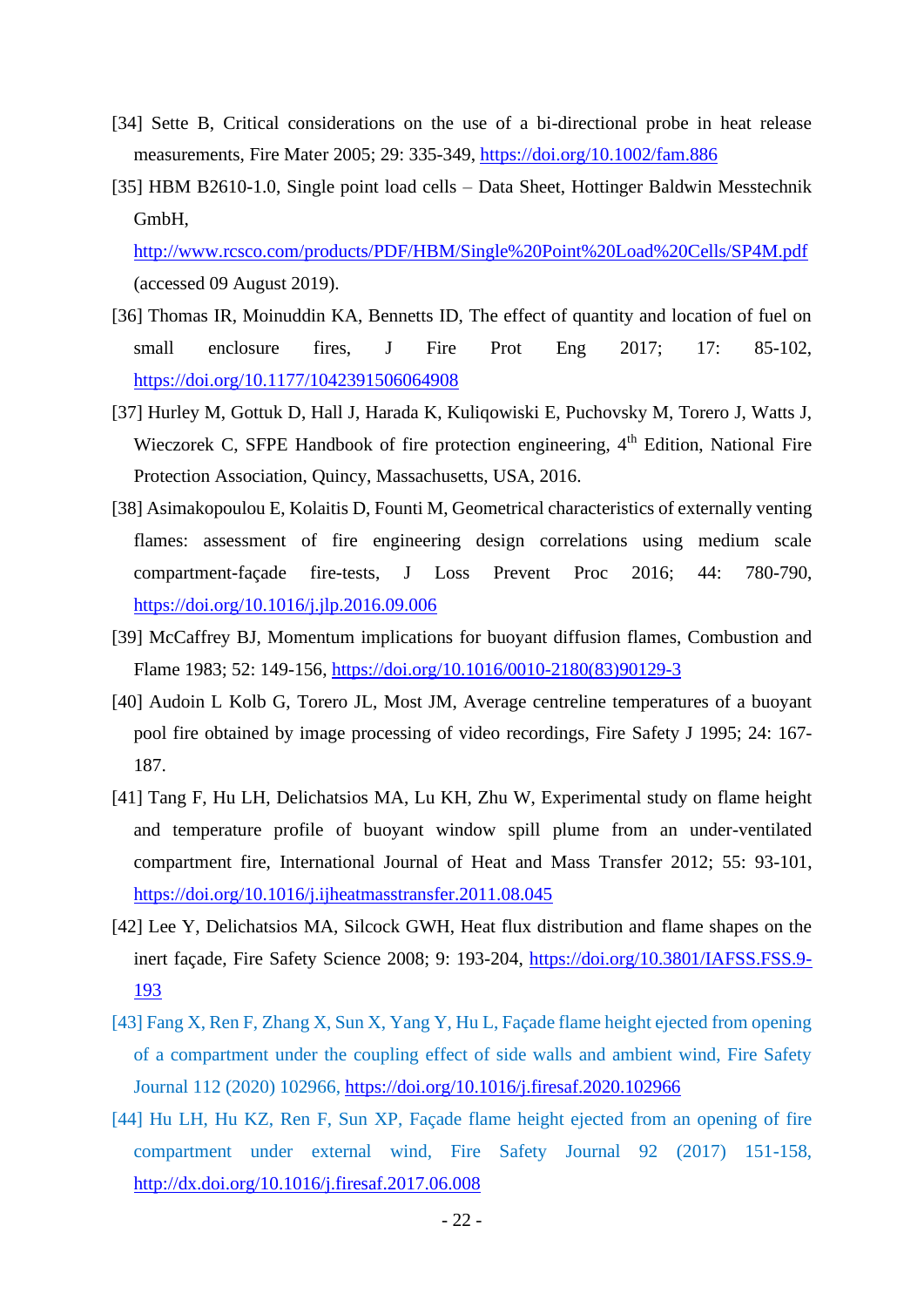- [45] EN 1991-1-2. Eurocode 1, Actions on structures, Part 1-2 General Actions Actions on Structures Exposed to Fire, Brussels, 2002.
- [46] EN 1364, Fire resistance tests for non-loadbearing elements, Brussels, 2015.
- [47] EN 13501-1, Fire classification of construction products and building elements Part 1: Classification using test data from reaction to fire tests, Brussels, 2019.
- [48] ISO 13785-1:2002, Reaction-to-fire tests for facades Part 1: Intermediate-scale test, International Organization for Standardization, 2002.
- [49] ISO 13785-2:2002, Reaction-to-fire tests for facades Part 42: Intermediate-scale test, International Organization for Standardization, 2002.
- [50] DIN E4102-20, Fire behaviour of building materials and building components-Part 20: complementary verification for the assessment of the fire behaviour of external wall claddings, Germany, 2017.
- [51] NFPA 285, Standard fire test method for evaluation of fire propagation characteristics of exterior non-load-bearing wall assemblies containing combustible components, National Fire Protection Association, USA, 2012.
- [52] BS 8414-1:2015+A1:2017, Fire performance of external cladding systems. Test method for non-loadbearing external cladding systems applied to the masonry face of a building, 2015, British Standards Institution.
- [53] BS 8414-2:2015+A1:2017, Fire performance of external cladding systems. Test method for non-loadbearing external cladding systems fixed to and supported by a structural steel frame, 2015, British Standards Institution.
- [54] SP FIRE 105, External wall assemblies and façade claddings Reaction to Fire, Issue 5, Swedish National Testing and Research Institute, 1994.
- [55] Clancy P, A parametric study on the time-to-failure of Wood framed walls in fire, Fire Technol 2002; 38: 243-269,<https://doi.org/10.1023/A:1019882131985>
- [56] Manzello LS, Gann GR, Kukuck RS, Lenhert BD, Influence of gypsum board type (X or C) on real fire performance of partition assemblies, Fire Mater 2007; 31: 425-442, <https://doi.org/10.1002/fam.940>
- [56] Law M, "Fire Safety of External Building Elements The Design Approach", AISC Engineering Journal, 2nd Quarter, 1978.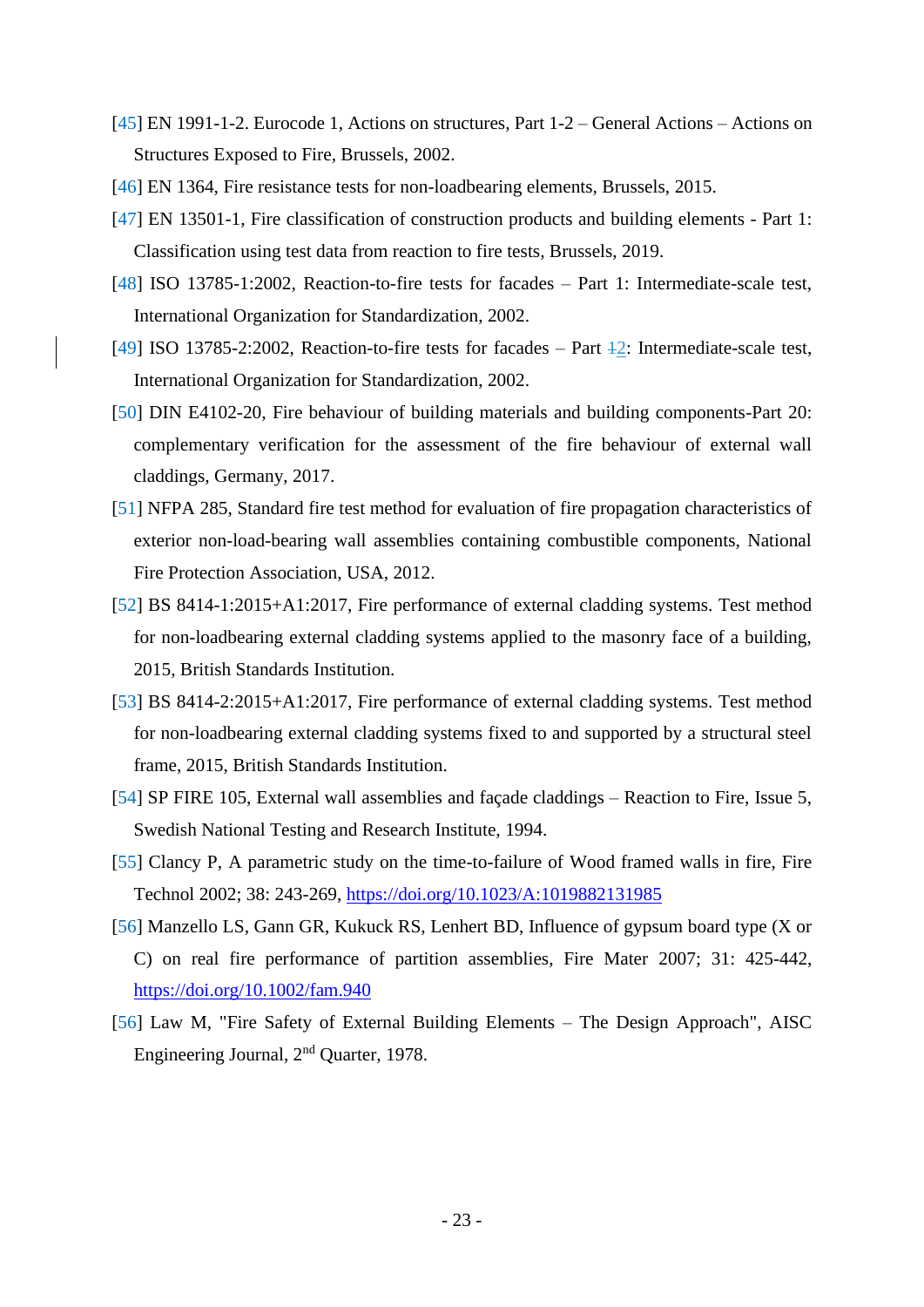### **7. NONMENCLATURE**

| <b>Symbol</b>        | Quantity                                                                | <b>Units</b>          |
|----------------------|-------------------------------------------------------------------------|-----------------------|
| $\boldsymbol{A}$     | Area of the openings of the fire compartment                            | m <sup>2</sup>        |
| $A_v$                | Total area of vertical openings on all walls                            | m <sup>2</sup>        |
| $A_T$                | Total area of enclosure (walls, ceiling and floor, including openings)  | m <sup>2</sup>        |
| $\boldsymbol{D}$     | Depth of the fire compartment                                           | m                     |
| $\boldsymbol{g}$     | <b>Acceleration of gravity</b>                                          | 9.81 m/s <sup>2</sup> |
| $h_{eq}$             | Weighted average of window heights on all walls                         | m                     |
| H                    | Height of the opening of the fire compartment                           | m                     |
| $H_u$                | Lower heating value                                                     | J/kg                  |
| $L_{f,0.05}$         | Flame height at the "intermittent flame" (5% flame intermittency limit) | m                     |
| $L_{f,0.50}$         | Flame height at the "average flame" (50% flame intermittency limit)     | m                     |
| $L_{f,0.95}$         | Flame height at the "continuous flame" (95% flame intermittency limit)  | m                     |
| $L_H$                | Horizontal projection of the flame from the facade                      | m                     |
| $L_L$                | EVF height                                                              | m                     |
| $L_p$                | Total projection of EVF                                                 | m                     |
| $L_x$                | Length along the EVF centreline track                                   | m                     |
| 0                    | Opening factor of the fire compartment                                  | $m^{1/2}$             |
| $\mathcal{Q}$        | Rate of heat release of the fire                                        | <b>MW</b>             |
| $Q_{EVF}$            | Rate of heat release of the EVF                                         | <b>MW</b>             |
| $Q_{total}$          | Total rate of heat release                                              | <b>MW</b>             |
| $Q$ inside           | Rate of heat release of the interior of the fire compartment            | <b>MW</b>             |
| $q_{f,d}$            | Design fire load density related to the floor area $A_f$                | MJ/m <sup>2</sup>     |
| $T_{w}$              | Flame temperature at the window                                         | K                     |
| $T_o$                | Initial temperature $(= 293$ [K])                                       | K                     |
| t                    | Free burning fire duration (assumed to be 1 200 [s])                    | S                     |
| W                    | Width of wall containing window                                         | m                     |
| $W_f$                | Flame width                                                             | m                     |
| $\rho_{\infty}$      | Air density                                                             | kg/m <sup>3</sup>     |
| <b>ABBREVIATIONS</b> |                                                                         |                       |

## *EVF* Externally Venting Flames *HRR* Heat Release Rate (W) *MLR* Mass Loss Rate (kg/s)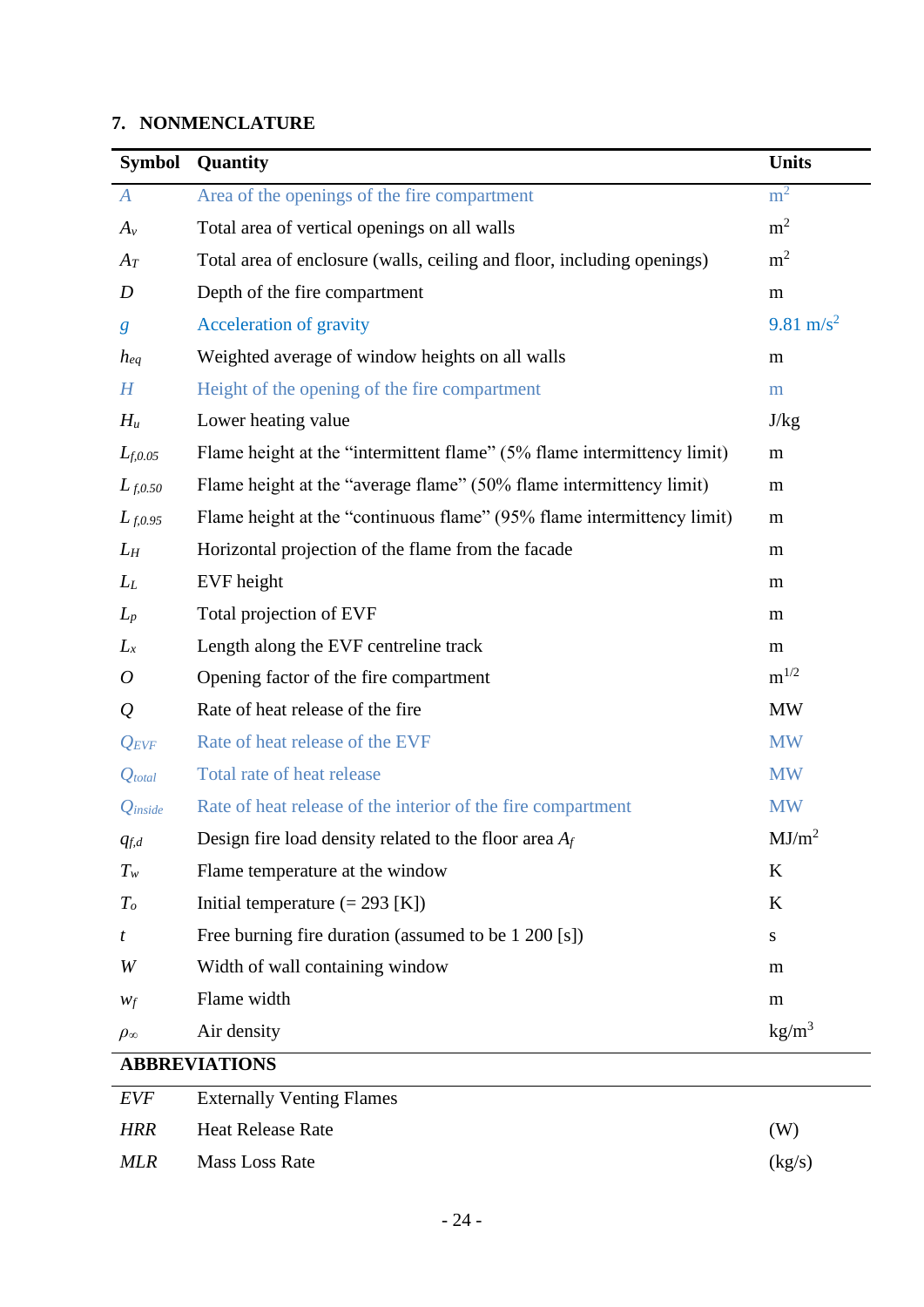*PF* Plain Façade *VF* Ventilated Facade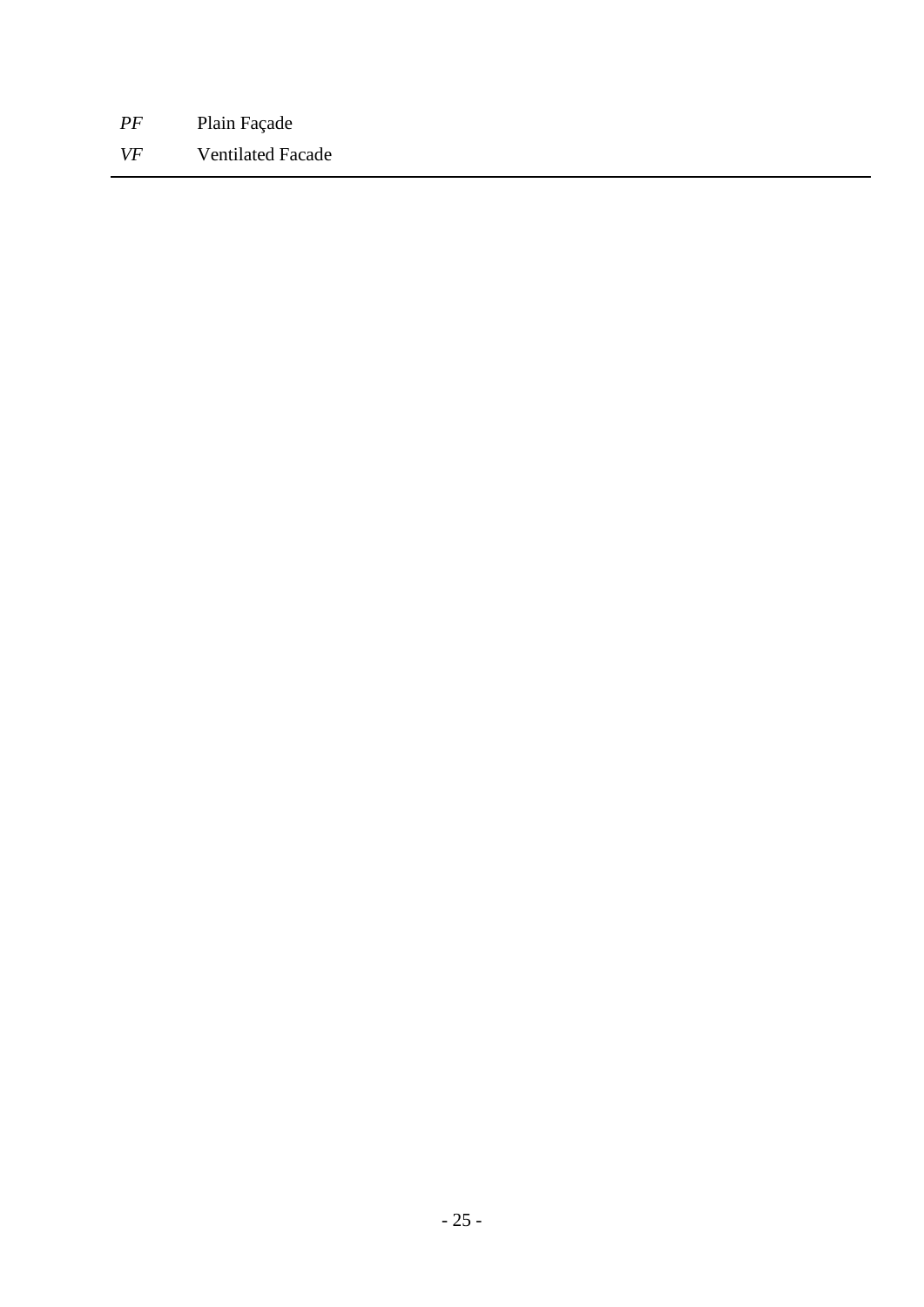### **8. TABLE CAPTIONS**

Table 1: Summary of measurement uncertainty components.

Table 2: Summary of the main characteristics of major standard façade tests and current study.

Table 3: Comparison of experimentally determined values of EVF height, width and projection with Eurocode predictions.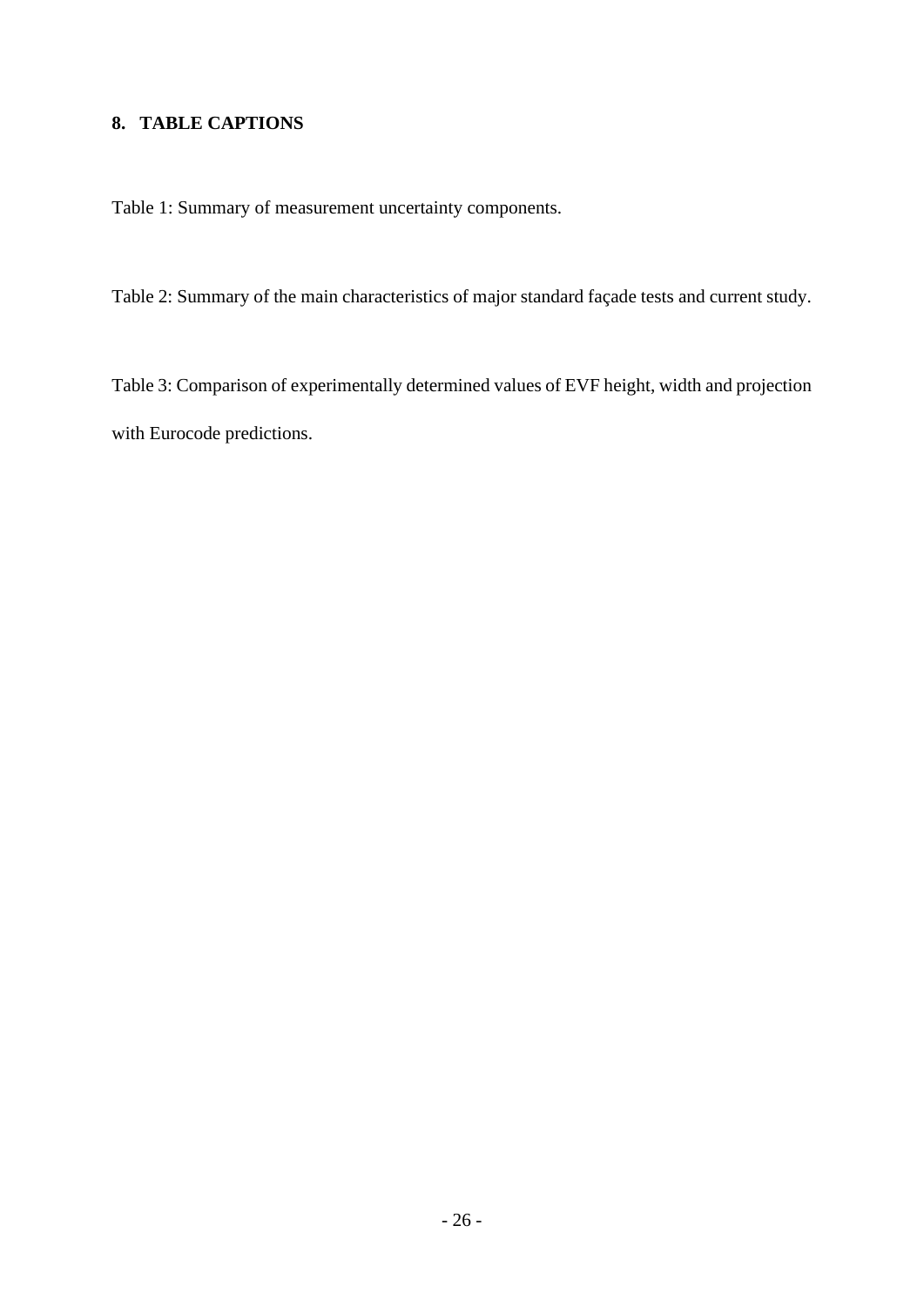### **9. FIGURE CAPTIONS**

Figure 1: General sketch of the Plain Façade PF (left) and the Ventilated Façade VF (right) system.

Figure 2: General schematic drawing of the test rig layout and locations of the horizontal perforated studs on the exposed face of the gypsum plasterboard used in VF test.

Figure 3: Front side (a), support of the façade system (b), perforated metal studs (c) and upper side of the window frame (lintel) (d) for the VF test.

Figure 4: Schematic of the large-scale compartment façade configuration, depicting locations of measurement equipment (left) and a characteristic photo during the fire test (right).

Figure 5: Measurements of fuel mass loss (left) and HRR (right) for the PF and VF tests.

Figure 6: Temporal profiles of gas temperatures at the interior of the compartment at various heights.

Figure 7: Temporal profiles of horizontal velocities at the centreline (mid-span) of the opening at indicated heights below the window lintel for the PF (left) and VF (right) test case.

Figure 8: Front view of flame intermittency contours for the PF (left) and VF (right) test case.

Figure 9: Side view of flame intermittency contours for the PF (left) and VF (right) test case.

Figure 10: Determination of the mean flame height using vertical flame intermittency profile.